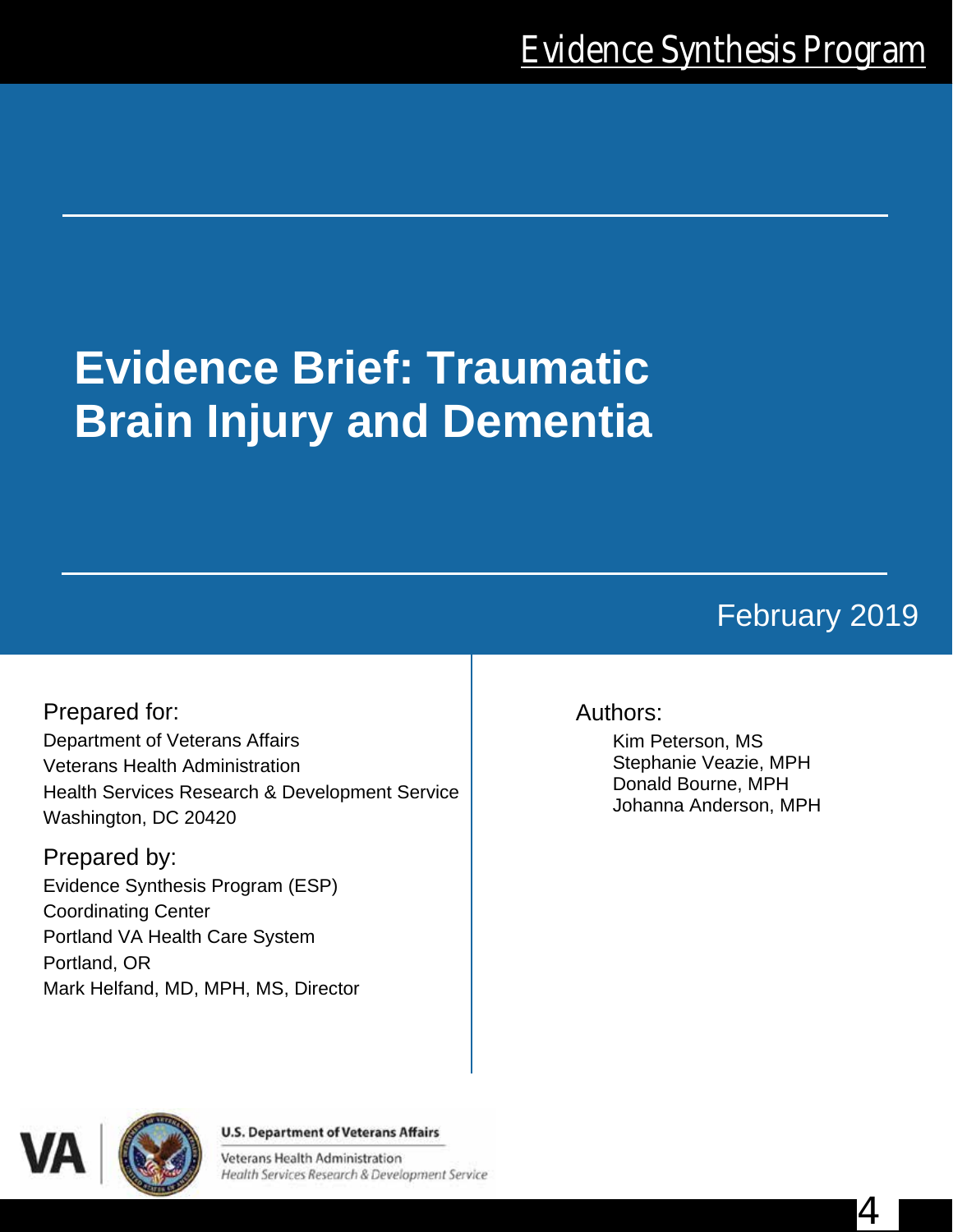# **PREFACE**

The VA Evidence Synthesis Program (ESP) was established in 2007 to provide timely and accurate syntheses of targeted healthcare topics of importance to clinicians, managers, and policymakers as they work to improve the health and healthcare of Veterans. These reports help:

- Develop clinical policies informed by evidence;
- Implement effective services to improve patient outcomes and to support VA clinical practice guidelines and performance measures; and
- Set the direction for future research to address gaps in clinical knowledge.

The program is comprised of four ESP Centers across the US and a Coordinating Center located in Portland, Oregon. Center Directors are VA clinicians and recognized leaders in the field of evidence synthesis with close ties to the AHRQ Evidence-based Practice Center Program and Cochrane Collaboration. The Coordinating Center was created to manage program operations, ensure methodological consistency and quality of products, and interface with stakeholders. To ensure responsiveness to the needs of decision-makers, the program is governed by a Steering Committee comprised of health system leadership and researchers. The program solicits nominations for review topics several times a year via the [program website.](https://www.hsrd.research.va.gov/publications/esp/TopicNomination.cfm)

Comments on this evidence report are welcome and can be sent to Nicole Floyd, Deputy Director, ESP Coordinating Center at [Nicole.Floyd@va.gov.](mailto:Nicole.Floyd@va.gov)

**Recommended citation:** Peterson K, Veazie S, Bourne D, Anderson J. Evidence Brief: Traumatic Brain Injury and Dementia. VA ESP Project #09-199; 2019. Posted final reports are located on the ESP [search page.](https://www.hsrd.research.va.gov/publications/esp/reports.cfm)

This report is based on research conducted by the Evidence Synthesis Program (ESP) Center located at the **Portland VA Health Care System, Portland, OR**, funded by the Department of Veterans Affairs, Veterans Health Administration, Health Services Research and Development. The findings and conclusions in this document are those of the author(s) who are responsible for its contents; the findings and conclusions do not necessarily represent the views of the Department of Veterans Affairs or the United States government. Therefore, no statement in this article should be construed as an official position of the Department of Veterans Affairs. No investigators have any affiliations or financial involvement (*eg*, employment, consultancies, honoraria, stock ownership or options, expert testimony, grants or patents received or pending, or royalties) that conflict with material presented in the report.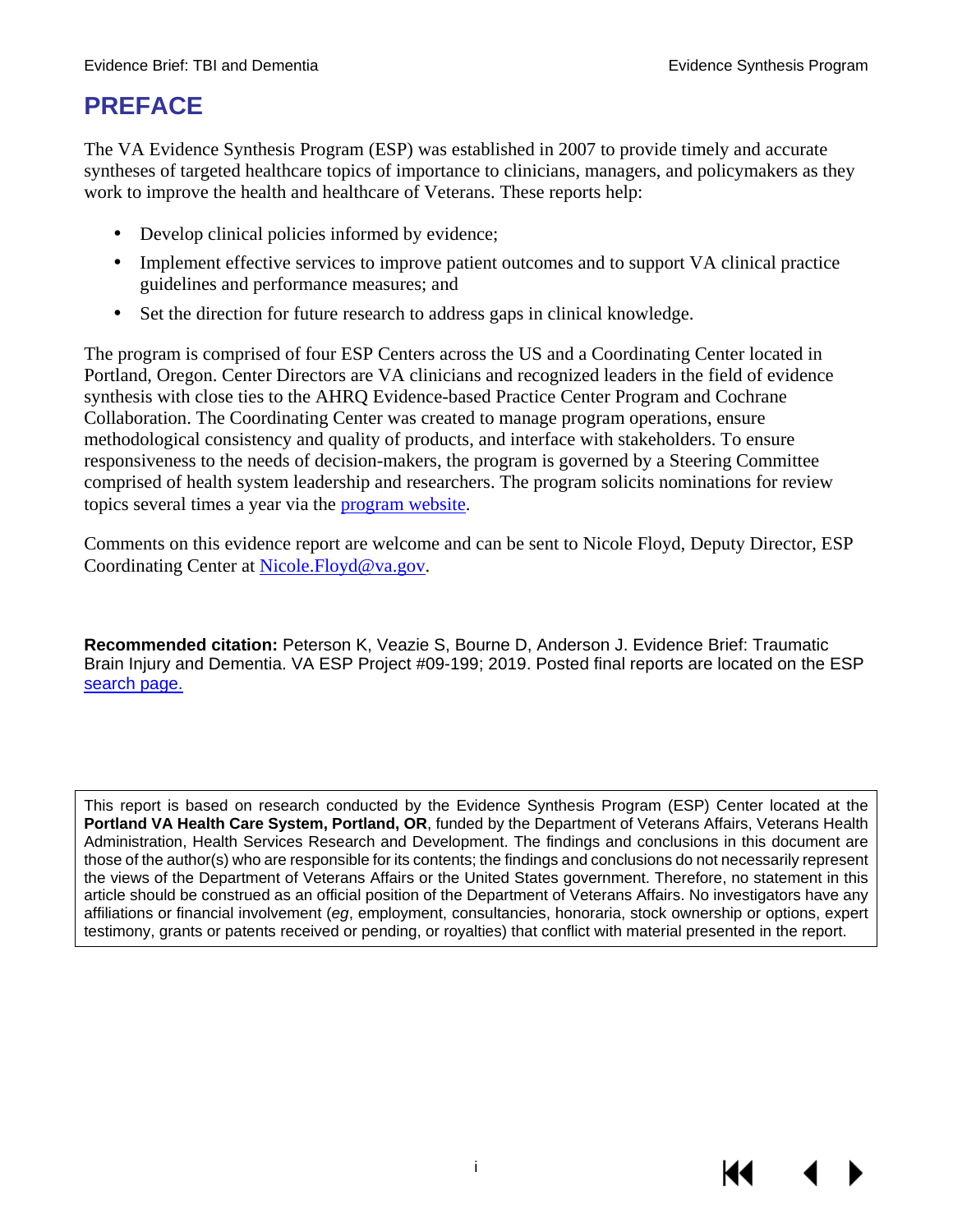$M = 1$ 

# **TABLE OF CONTENTS**

| Key Question 1: What is the comparative prevalence of dementia between Veterans and the    |
|--------------------------------------------------------------------------------------------|
| KQ1a: Does the prevalence of dementia in Veterans vary based on combat deployment          |
| KQ1b: Does the prevalence of dementia in Veterans vary based on era of conflict?  11       |
| Key Question 2: What is the comparative prevalence of dementia between Veterans with and   |
| Key Question 2a: Does the prevalence of dementia in Veterans with TBI vary based on combat |
| Key Question 2B: Does the prevalence of dementia in Veterans with TBI vary based on timing |
|                                                                                            |
|                                                                                            |
|                                                                                            |
|                                                                                            |
|                                                                                            |
|                                                                                            |
|                                                                                            |
|                                                                                            |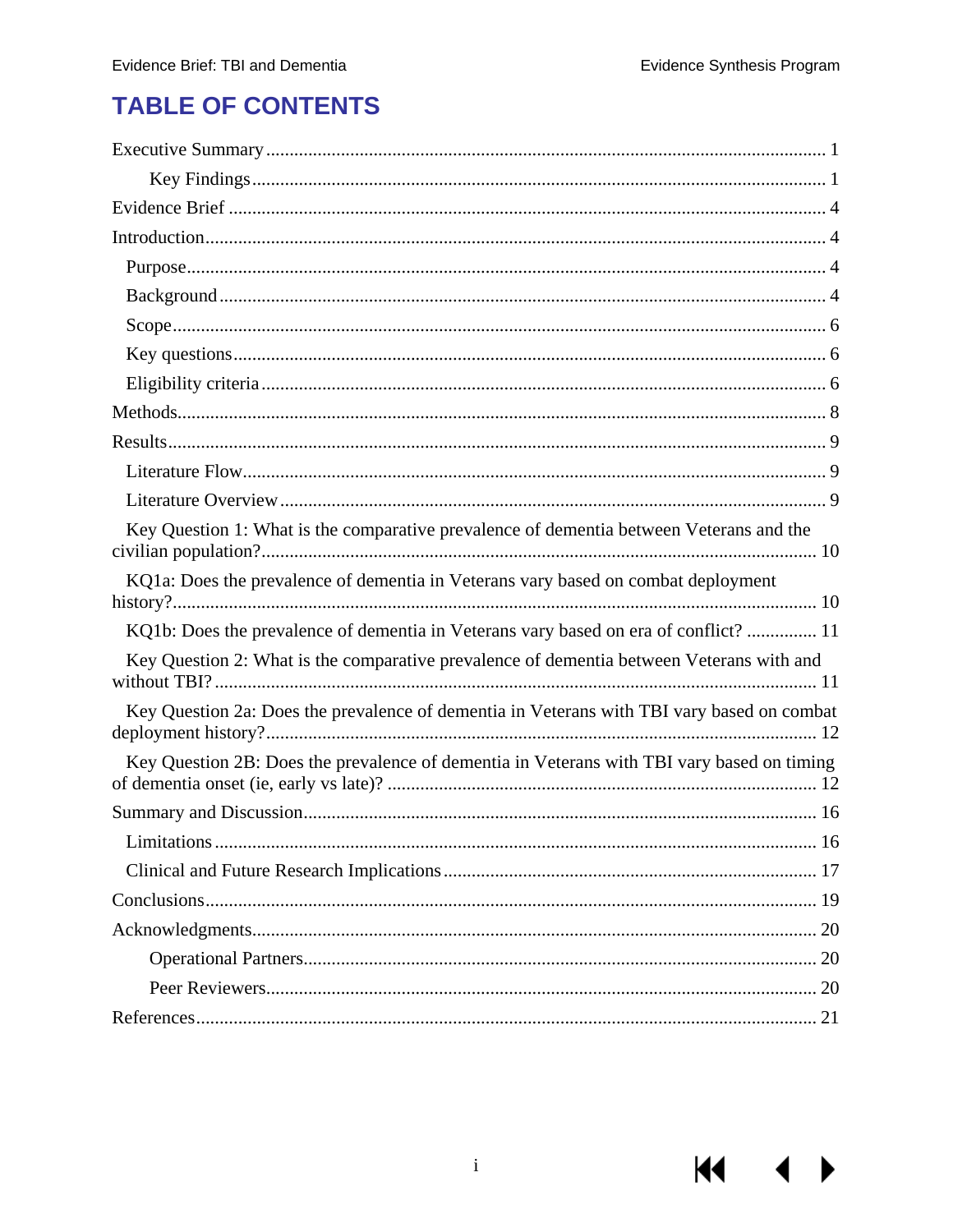$M \rightarrow$ 

## **FIGURES AND TABLES**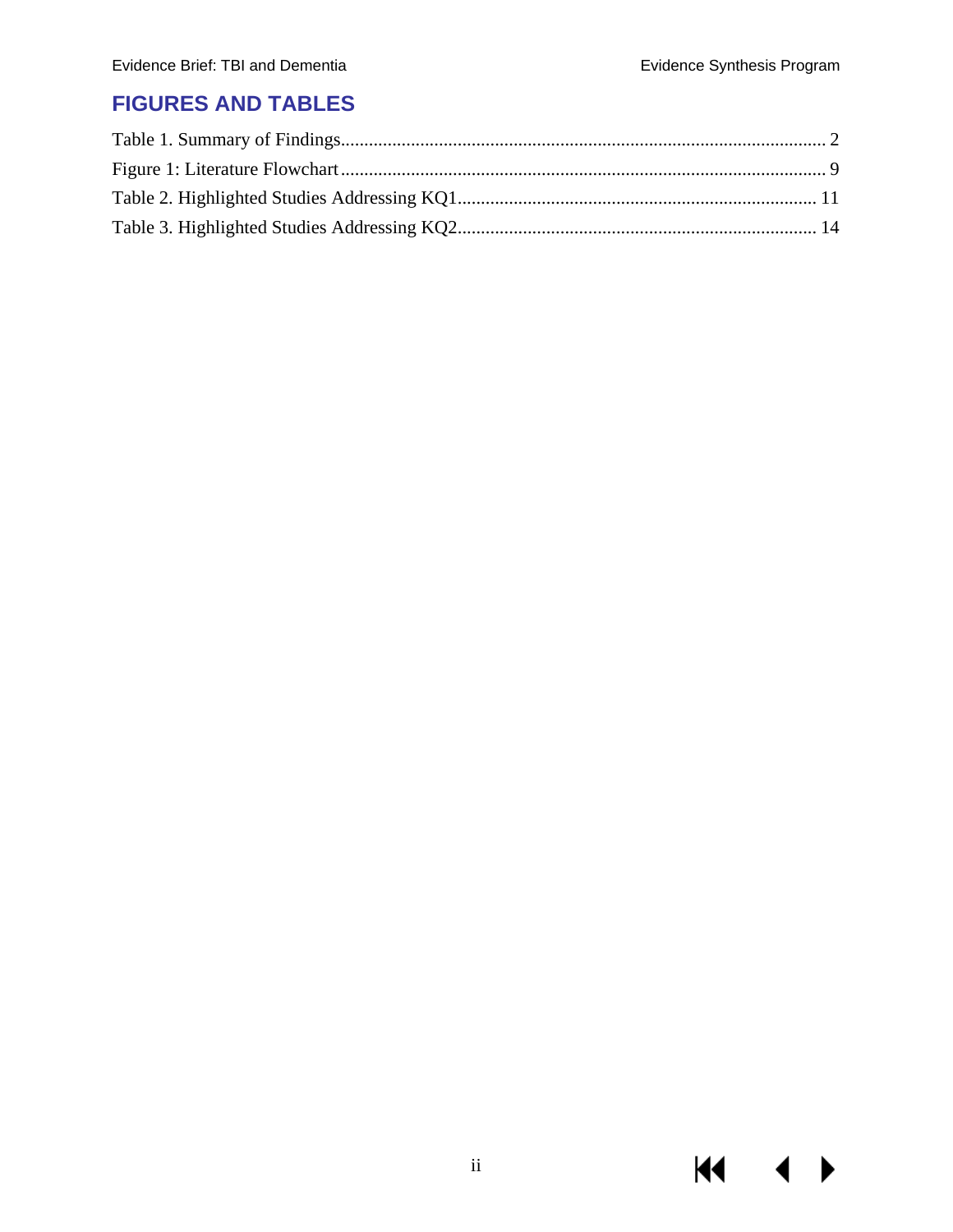# <span id="page-4-0"></span>**EXECUTIVE SUMMARY**

#### **Key Findings**

- Dementia prevalence appears similar in Veteran and non-Veteran populations.
- TBI appears associated with an increased risk of dementia in Veterans.
- Key evidence gaps to consider for future research include direct comparison of dementia rates in Veteran versus non-Veteran populations, the association between TBI and early-onset dementia, and mechanisms of the association between TBI and dementia.

Traumatic brain injury (TBI) is a common condition among both civilian and military populations. In general, military service members are at a higher risk of experiencing a TBI than their civilian counterparts. While some TBIs cause acute symptoms that resolve over several weeks or months, evidence accumulating over nearly 3 decades suggests that TBI may lead to chronic neurodegenerative diseases such as dementia. Increased public awareness of Chronic Traumatic Encephalopathy (CTE) and preliminary reports about TBI in activeduty service members as a risk factor for earlier onset of dementia and/or CTE has increased the urgency to better understand the association of TBI with chronic neurodegenerative conditions. In particular, a better understanding of the link between TBI and dementia among Veterans could help the US Department of Veterans Affairs (VA) develop and provide guidance on new screening, diagnosis, and treatment efforts in the future.

This rapid review builds on previous evidence synthesis work by

focusing on Veteran populations and adding a few key studies in Veterans. This review found that although no study has directly compared dementia rates in Veterans and non-Veterans in the same sample, estimates from 2 separate sources suggest that dementia rates appear similar in Veterans (10.7%) and non-Veterans (range, 8.8% to 11.6%) aged 65 years and older. No studies were identified on the comparative prevalence of dementia among younger (< 65 years) Veteran and civilian populations. Findings from studies evaluating the association between TBI and dementia in military and Veteran populations were consistent with findings from a 2017 systematic review suggesting that TBI is associated with increased risks of dementia in a worldwide general community population. Possibly the most interesting contribution from the most recent and largest study in US Veterans is that there may be a dose-response relationship between TBI and dementia diagnosis. Compared to the increased risk of dementia for a mild TBI without loss of consciousness (HR 2.36, 95% CI 1.35 to 1.83), the association between TBI and dementia grew progressively larger with increasing TBI severity (HR 3.77, 95% CI 3.63 to 3.91 for moderate/severe TBI).

#### *Background*

The ESP Coordinating Center (ESP CC) is responding to a request from the Office of Research and Development for an evidence brief on the prevalence of dementia in Veterans with and without traumatic brain injury (TBI). Findings from this evidence brief will be used to inform research into early diagnosis and potential treatment of dementia in Veterans with TBI.

#### *Methods*

To identify studies, we searched MEDLINE®, Cochrane Database of Systematic Reviews, Cochrane Central Register of Controlled Trials, and other sources up to November 2018. We used prespecified criteria for study selection, data abstraction, and rating internal validity and strength of the evidence.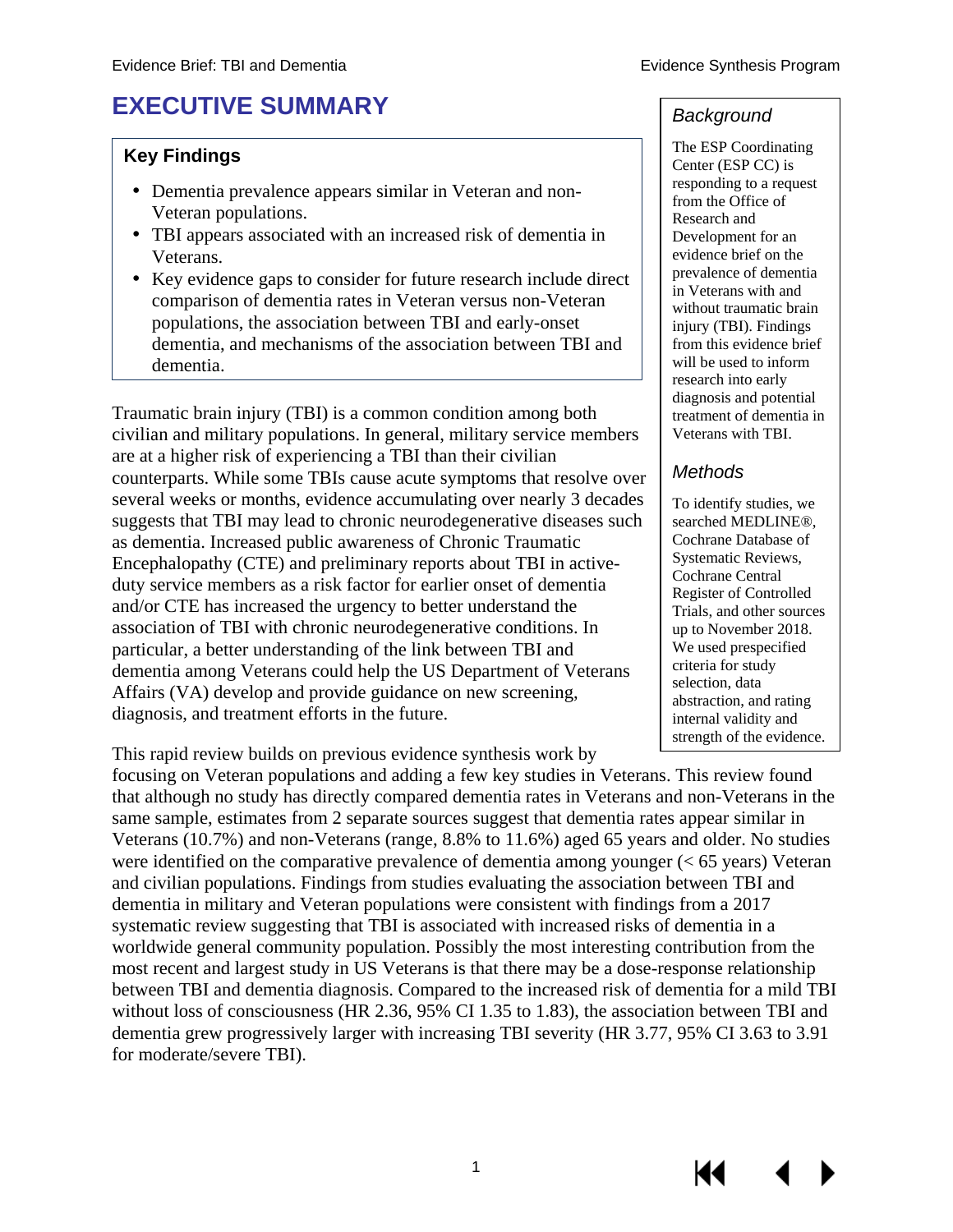Although the additional studies in Veterans – particularly the 2018 study by Barnes et al – are important additions to the growing literature supporting a consistent association between TBI and dementia, the body of evidence as a whole still has some important limitations that deserve further attention. The main methodologic limitation of existing studies is the continued reliance on retrospective data. This comes with inherent challenges: lack of consistent definitions for TBI and dementia; residual confounding due to lack of adequate information on previously identified genetic, medical, andpsychiatric factors; residual confounding due to lifestyle risk factors for dementia including Apolipoprotein E polymorphisms, hypertension, diabetes, alcohol use, smoking, and prescription opioid misuse.

Remaining key gaps in evidence include that no study has directly compared dementia prevalence in Veteran versus non-Veteran populations, few data are available on the potential role of brain injury severity, mode (blast vs non-blast), single versus repeated injury, setting (*ie*, military deployment or not) on dementia onset, and whether TBI is associated with early-onset dementia. Ongoing retrospective research from the Vietnam Era Health Retrospective Observational Study (VE-HEROeS) and prospective research from the Chronic Effects of Neurotrauma Consortium (CENC) on deployment-related TBI and CTE are anticipated to address some of the major existing gaps. Although there is still room for improvement on methodological limitations inherent to the existing retrospective cohort studies, new research that addresses the potentially bigger gaps in knowledge about mechanism of association and timing of onset of dementia may be of higher priority in informing development of screening, prevention and rehabilitation efforts.

| <b>Key Question</b>                                                  | <b>Evidence characteristics</b>                                                                                                                                                                             | <b>Main findings</b>                                                                                                                                                                                                                                                          |  |
|----------------------------------------------------------------------|-------------------------------------------------------------------------------------------------------------------------------------------------------------------------------------------------------------|-------------------------------------------------------------------------------------------------------------------------------------------------------------------------------------------------------------------------------------------------------------------------------|--|
| KQ1. Dementia prevalence<br>in Veterans vs civilians                 | 1 systematic review in US<br>Veterans (total N=432,461)<br>3 cross-sectional studies in<br>US civilians (total N>21,913)                                                                                    | Dementia prevalence is likely similar<br>between US Veterans (10.7%) and<br>civilians (range: 8.8% to 11.6%) aged<br>65 years and older.                                                                                                                                      |  |
| KQ1a. Veteran dementia<br>prevalence by combat<br>deployment history | None identified.                                                                                                                                                                                            | More research is needed.                                                                                                                                                                                                                                                      |  |
| KQ1b. Veteran dementia<br>prevalence by era of<br>conflict           | None identified.                                                                                                                                                                                            | More research is needed.                                                                                                                                                                                                                                                      |  |
| KQ2. Veteran dementia<br>prevalence by TBI history                   | 2 good-quality retrospective<br>cohort studies in US Veterans<br>(total N= 546,322)<br>1 fair-quality retrospective<br>cohort study in Swedish men<br>conscripted for military service<br>(total N=811,622) | Dementia prevalence is likely higher in<br>those with TBI (range: 6 to 16%) than<br>those without (range: 3 to 10%).<br>There may be a dose-response<br>relationship between TBI and dementia;<br>however, this was not consistently seen<br>across all subtypes of dementia. |  |

#### <span id="page-5-0"></span>**Table 1. Summary of Findings**

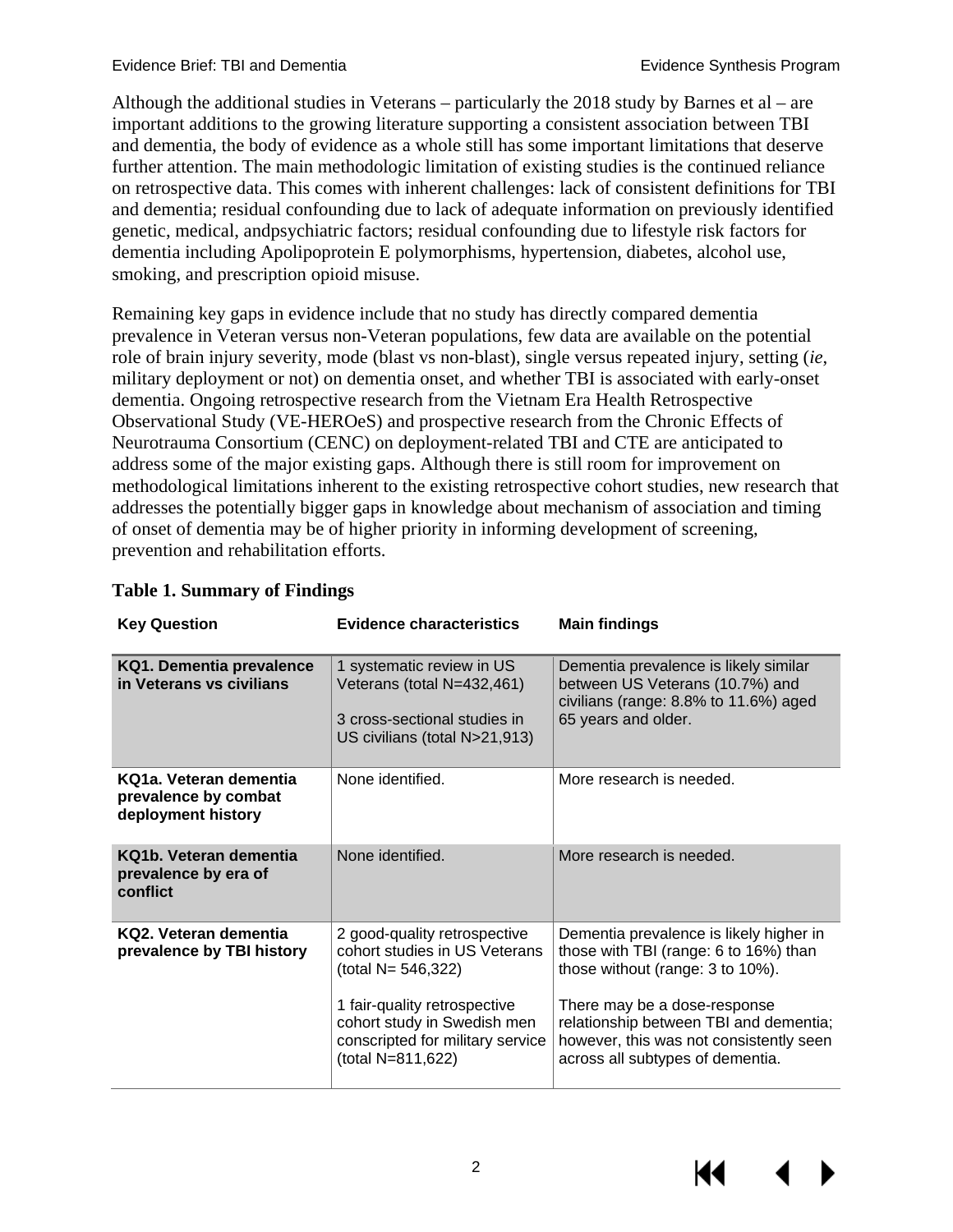$M \rightarrow$ 

| KQ2a. TBI+ Veteran<br>dementia prevalence by<br>combat deployment | None identified.                                                                                                                                                                         | More research is needed.                                                                                                                                                                                  |  |
|-------------------------------------------------------------------|------------------------------------------------------------------------------------------------------------------------------------------------------------------------------------------|-----------------------------------------------------------------------------------------------------------------------------------------------------------------------------------------------------------|--|
| KQ2b. TBI+ Veteran<br>dementia prevalence by<br>timing of onset   | 4 fair-quality retrospective<br>cohort studies among:<br>Swedish men<br>conscripted for<br>military service<br>$(N=811,622)$<br>US Veterans (N=948)<br>US civilians (total<br>$N=13,705$ | All 4 studies suggest there may be a<br>relationship between TBI and some<br>forms of early-onset dementia.<br>However, our confidence is limited due<br>to some important methodological<br>limitations. |  |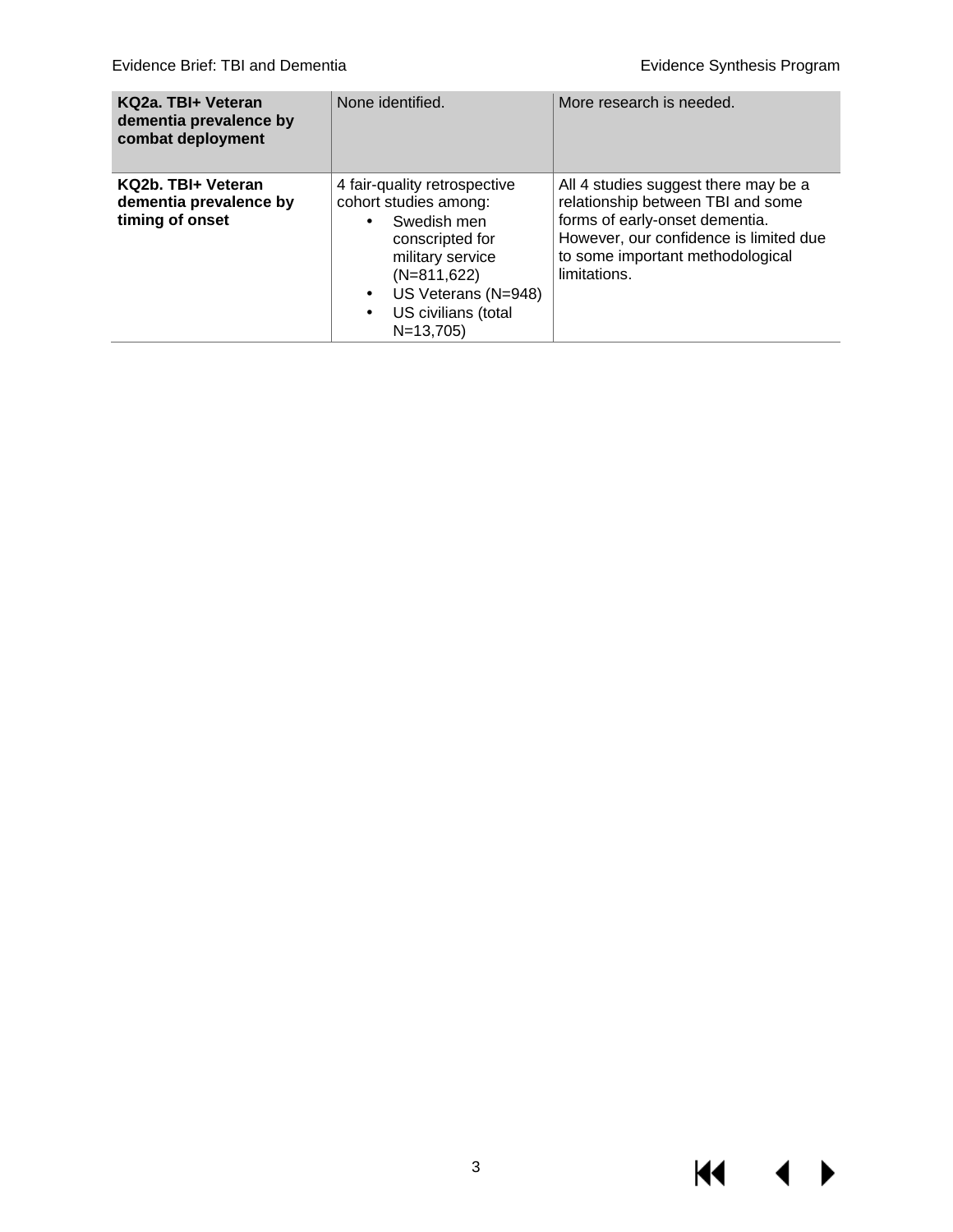# <span id="page-7-0"></span>**EVIDENCE BRIEF**

## <span id="page-7-1"></span>**INTRODUCTION**

## <span id="page-7-2"></span>**PURPOSE**

The ESP Coordinating Center (ESP CC) is responding to a request from the Office of Research and Development (ORD) for an evidence brief on dementia prevalence in Veterans with and without traumatic brain injury (TBI). Findings from this evidence brief will be used to inform research into early diagnosis and potential treatment of dementia in Veterans with TBI.

## <span id="page-7-3"></span>**BACKGROUND**

Traumatic brain injury (TBI) is a common condition among both civilian and military populations. In the United States and Canada, over four million people (1.3% of the population) experience a TBI every year.<sup>1</sup> In general, military service members are at a higher risk of experiencing a TBI than their civilian counterparts. In 2017, the Department of Defense (DOD) reported 15,000 new TBI diagnoses among military service members,<sup>2</sup> and researchers have estimated that 10-20% of Veterans experience a TBI during deployment.<sup>3-5</sup> Most military service members who experience a TBI experience more than one.<sup>[5](#page-24-3)</sup>

While some TBIs cause acute symptoms that resolve over several weeks or months, evidence accumulating over nearly 3 decades suggests that TBI may lead to chronic neurodegenerative diseases, such as dementia.<sup>[6](#page-24-3)</sup> Dementia is a general term used to describe major and often progressive difficulties with various aspects of mental functioning, including memory, thinking, problem-solving, and/or language. Several mechanisms have been proposed to explain how TBI could lead to dementia[.7](#page-24-3) One major theory is that TBIs could damage brain structure and the resulting diffuse axonal injury may progress over a period of years and lead to dementia onset. Second, TBIs could cause neuropathological changes, such as the accumulation of the proteins βamyloid peptide (Aβ) in plaques and tau in neurofibrillary tangles, which are 2 characteristic pathologies of Alzheimer's Disease. Third, TBIs could cause white matter degeneration or neuroinflammation which could lead to dementia. Finally, it is possible that dementia diagnosed many years following TBI reflects ongoing cognitive impairment initiated at the time of their original injury.

Findings from a 2017 systematic review by Li et al of data from 32 studies published between 1990 and 2015 involving over 2 million individuals worldwide suggests that head injury of any type may significantly increase the risk of any dementia (RR 1[.6](#page-24-3)3; 95% CI 1.34-1.99).<sup>6</sup> However, the clinical relevance of these findings to the VA is unclear for 3 key reasons: (1) the Li 2017 review did not distinguish military-related from non-military-related TBI types or Veteran populations; (2) it did not include some key studies in Veterans that were either not yet publishe[d7](#page-24-3) or that used analytic methods other than a risk ratio (*ie*, hazard ratio, prevalence rates)<sup>[7,](#page-24-1)[8](#page-24-2)</sup>; and (3) it noted that interpretation of their own findings was limited by flaws of previous research that are inherent in TBI research, including lack of use of standardized methods for assessing head injury and dementia and potential residual bias from unmeasured confounding factors. Regarding the variation in use of TBI and dementia assessment methods, in 2016, the Defense and Veterans Brain Injury Center, Armed Forces Health Surveillance Branch, and Centers for Disease Control agreed upon a standard definition of TBI.<sup>7</sup> However, studies

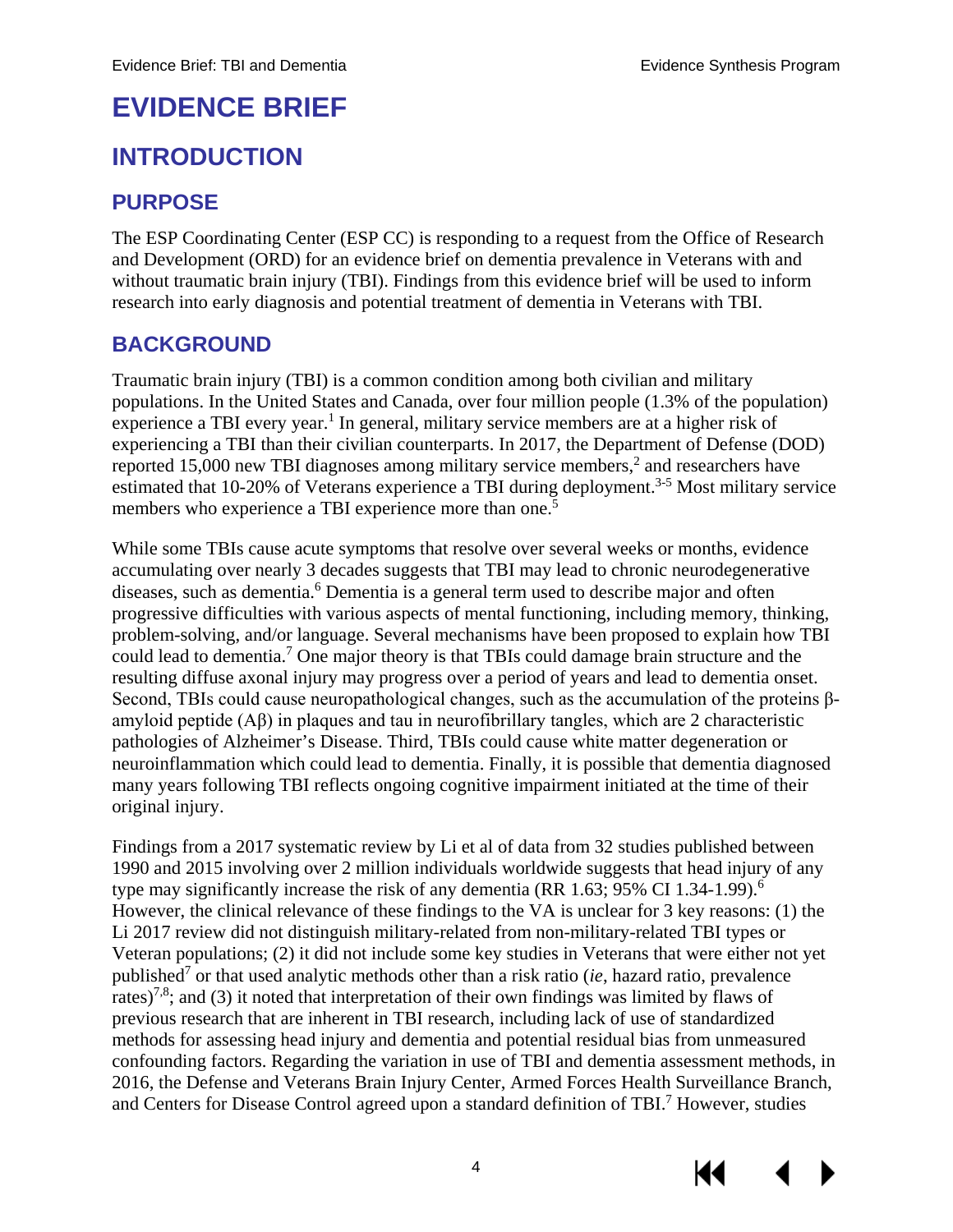conducted before 2016 or from other agencies may use different definitions, and discrepancies between research and health care organizations in how TBIs are defined and categorized makes it difficult to compare rates of TBIs across studies. Regarding unmeasured confounding of the association between dementia and TBI, many demographic, medical, psychiatric, genetic, and lifestyle risk factors have been reported, including, age, sex, Apolipoprotein E polymorphisms, alcohol use, smoking, prescription opioid misuse, diabetes, hypertension, and others.<sup>[9-11](#page-24-3)</sup> These factors may have an impact on the development of dementia and may vary between TBI and non-TBI groups within studies. Additionally, TBI, dementia, and other mental health disorders have some overlapping symptoms, making it difficult to determine where one condition ends and another begins.

Also, the Li 2017 review did not address other ongoing areas of research interest, including consideration of the role of variation in brain injury severity, mode (blast vs non-blast), single versus repeated injury, whether the injury occurred during military deployment, and timing of dementia onset (early vs late). For example, a recent study found that dementia is diagnosed on average 2.38 years earlier in those with TBIs versus those without, which has led to interest in whether TBIs may lead to e*arlier* onset of neurodegenerative disorders.<sup>[12](#page-24-4)</sup> To address these clinically relevant questions, in 2013, VA, DOD, and other academic and private research entities launched the Chronic Effects of Neurotrauma Consortium (CENC). Major goals of the Consortium include: better understanding the basic science of mild TBI, its potential association with numerous comorbidities including dementia, their diagnostic and prognostic indicators, and developing and advancing methods to treat associated conditions.<sup>[13](#page-24-3)</sup>

TBI management guidelines pre-date this evidence and do not yet discuss the potential risk of dementia following TBI or offer clinicians guidance on dementia screening or risk reduction. Mention of dementia prevention and treatment strategies is absent from both the current Department of Veterans Affairs and Department of Defense (VA/DoD) clinical practice guidelines on the Management of Concussion-mild Traumatic Brain (mTBI)  $(2016)^{14}$  and the Brain Trauma Foundation's 4<sup>th</sup> Edition of Guidelines for Management of Severe Traumatic Brain Injury  $(2016).$ <sup>15</sup>

Furthermore, increased public awareness and concern about reports of Chronic Traumatic Encephalopathy (CTE) in active-duty service members has heightened the urgency to better understand the potential chronic neurodegenerative risks of TBI. [16,](#page-25-0)[17](#page-25-1) CTE is a neurodegenerative condition first recognized in contact sports athletes exposed to frequent blows to the head, such as boxers and football players. Compared to former eras, there is concern that military service members deployed in Afghanistan and Iraq are at higher risk of CTE because they are exposed to multiple blasts over the course of repeated deployments. Survival after these blasts has increased due to the use of modern body armor and helmets, but this means more people are living with head injuries.<sup>[18](#page-25-2)</sup> CTE has been associated with some similar clinical features to dementia – such as memory disturbances, behavior and personality changes, and Parkinsonism – but is currently thought to be a distinct clinical entity with a distinct pattern of brain pathology detectable upon autopsy,[19](#page-25-2) including atrophy in the frontal and temporal lobes, widened ventricles, dilated and bifurcated septum pellucidums, and accumulation of proteins such as tau.<sup>20</sup> Research on CTE to date primarily focuses on autopsy examinations, which is outside of this scope of this report on the clinical evidence of the association of TBI and dementia. $2<sup>1</sup>$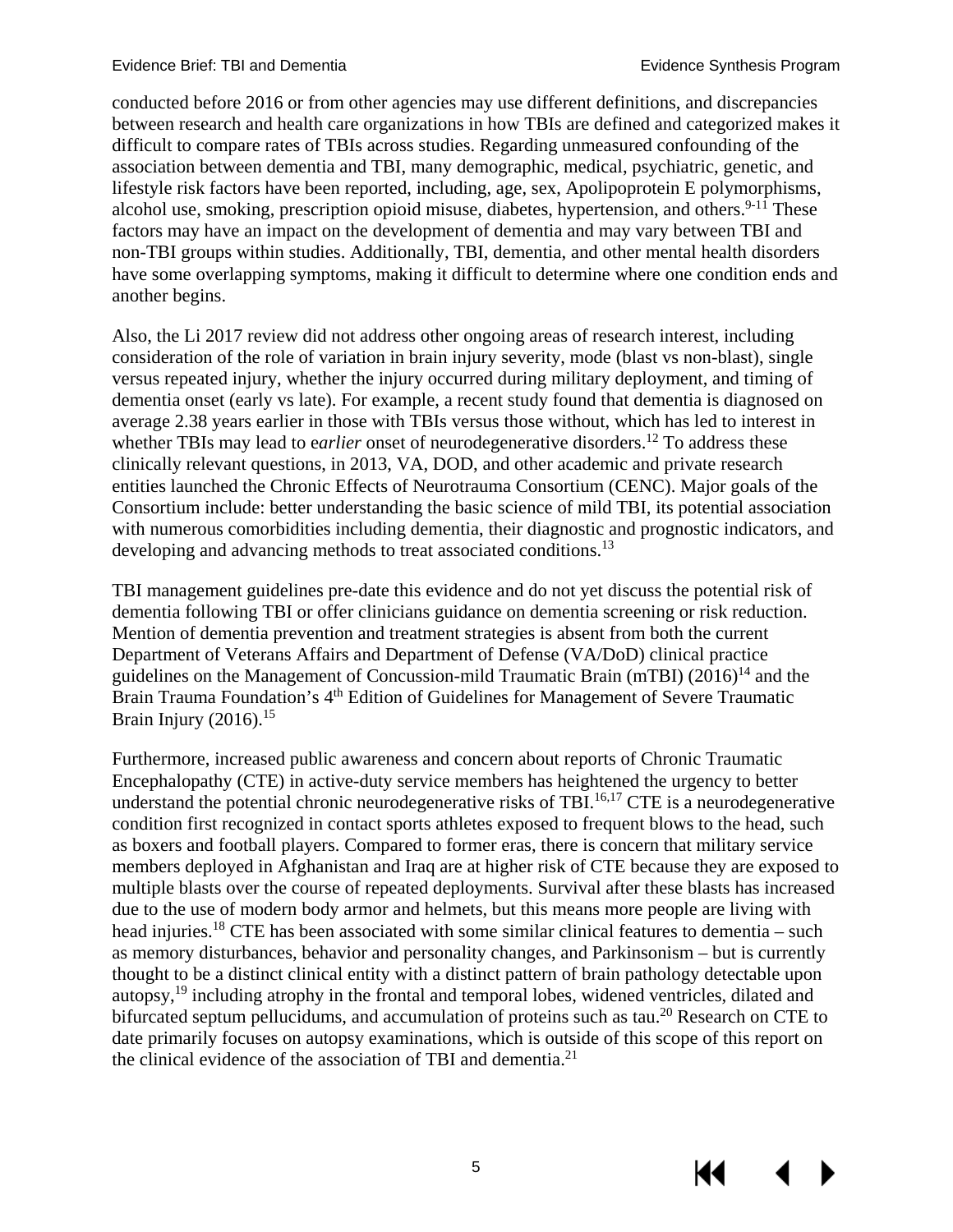A better understanding of the link between TBI and dementia among Veterans could help clinicians discuss potential risks with patients, as well as guide the development of best practices regarding screening, risk reduction, and treatment including rehabilitation post-TBI. Understanding the prevalence and risk factors for development of dementia after TBI could help identify who would benefit most from more intensive screening and treatment efforts. For example, neurorehabilitation, which involves multidisciplinary care teams (*eg*, physical therapist, occupational therapist, speech/language pathologist, neuropsychologist, social worker, and others) providing a range of treatments to maximize patient function, minimize impairments, and prevent complications, has traditionally focused on those with moderate to severe TBIs.<sup>22</sup> However, as new research emerges on the long-term effects of TBIs – especially multiple TBIs – neurorehabilitation and other intensive treatments may become viable options for those with persistent symptoms. Optimally, early identification and management of TBI could help prevent subsequent TBIs or damage from occurring before the brain has healed, which could then prevent the cascade of structural and/or neurophysiological events that may contribute to dementia.

The aim of this rapid review is to summarize the best evidence on the comparative prevalence of dementia between Veterans and civilians, and to assess whether particular risk factors (including previous TBIs, era of conflict, and combat exposure) affect the risk and timing of dementia onset among Veterans.

## <span id="page-9-0"></span>**SCOPE**

This evidence brief will address the following key questions and inclusion criteria:

## <span id="page-9-1"></span>**KEY QUESTIONS**

Key Question 1: What is the comparative prevalence of dementia between Veterans and the civilian population?

Key Question 1a: Does the prevalence of dementia in Veterans vary based on combat deployment history?

Key Question 1b: Does the prevalence of dementia in Veterans vary based on era of conflict?

Key Question 2: What is the comparative prevalence of dementia between Veterans with and without TBI?

Key Question 2a: Does the prevalence of dementia in Veterans with TBI vary based on combat deployment history?

Key Question 2b: Does the prevalence of dementia in Veterans with TBI vary based on timing of dementia onset (*ie*, early vs late)?

## <span id="page-9-2"></span>**ELIGIBILITY CRITERIA**

The ESP included studies that met the following criteria: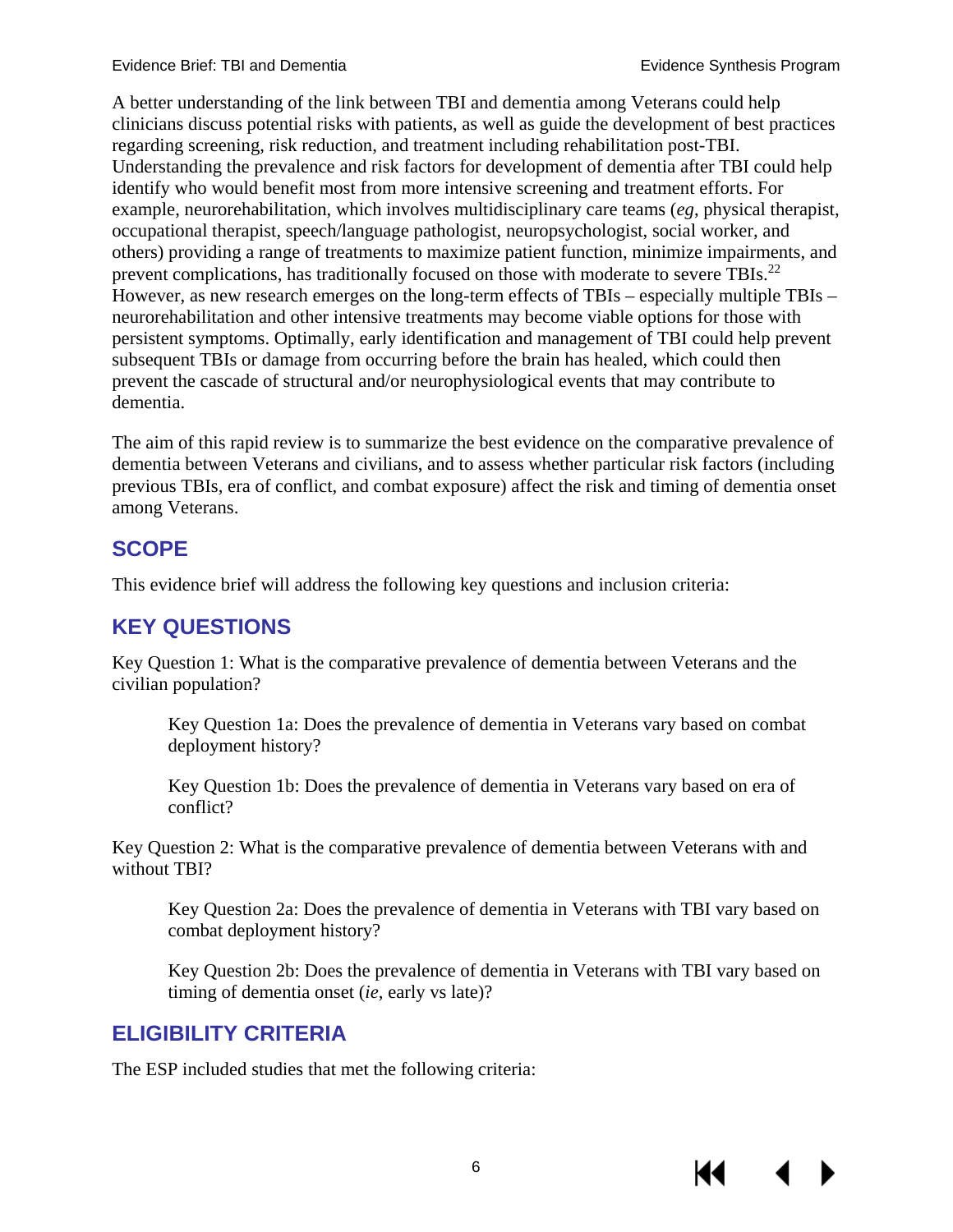- **P**opulation: US Veterans or military personnel, or Veterans or military personnel from  $\mathcal{L}^{\pm}$ UK, Canada, New Zealand, or Australia
- **I**ntervention: None
- **Comparator:** Civilian population
- **O**utcomes: Any
- **T**iming: Any
- **S**etting: Any
- **S**tudy design: Any $\mathbf{r}$

KI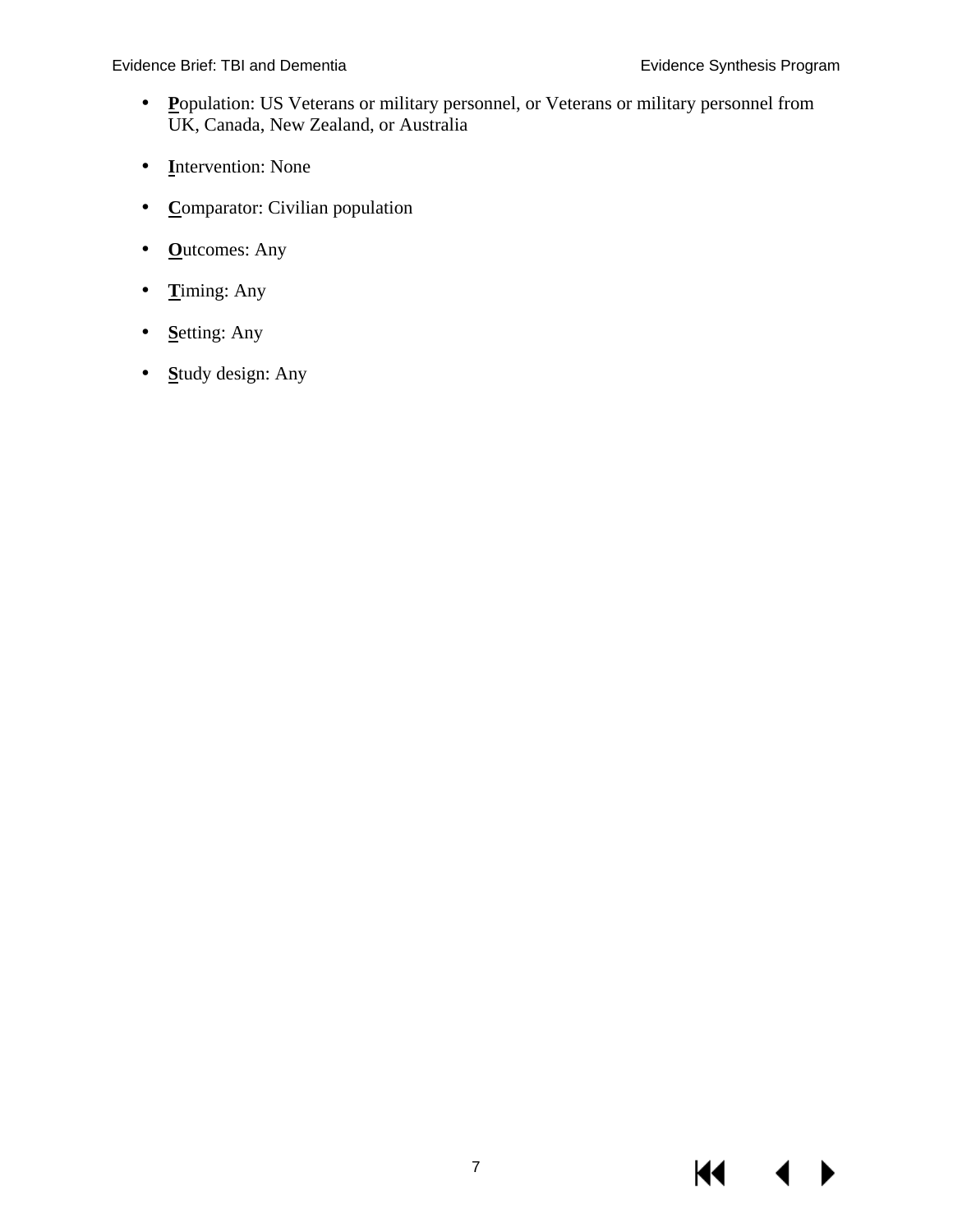## <span id="page-11-0"></span>**METHODS**

To identify articles relevant to the key questions, our research librarian searched Medline, Cochrane Database of Systematic Reviews, Cochrane Central Register of Controlled Trials, PsycINFO, and Google Scholar using keyword and MESH terms for dementia, Alzheimer's, traumatic brain injury, and prevalence (see Appendix A in Supplemental Materials for complete search strategies). Additional citations were identified from hand-searching reference lists and consultation with content experts. We limited the search to published and indexed articles involving human subjects available in the English language. Study selection was based on the eligibility criteria described above. If no studies met all eligibility criteria, then we used a bestevidence approach in which we ranked studies of indirect evidence into 5 tiers based on relevance to US Veterans: Tier  $1 = US$  Veterans; Tier  $2 =$  Veterans or military personnel from UK, Canada, New Zealand, or Australia; Tier  $3 =$  Veterans or military personnel from all other countries; Tier  $4 =$  Civilians from US, UK, Canada, New Zealand, or Australia; and Tier  $5 =$ Civilians from all other countries. Among the studies from the highest available tier of relevance, we then highlighted the largest and most up-to-date studies as providing the strongest evidence. Titles, abstracts, and full-text articles were reviewed by one investigator and checked by another. All disagreements were resolved by consensus.

We used predefined criteria to rate the internal validity of all studies. We used AMSTAR 2 to rate the internal validity of for systematic reviews.<sup>[23](#page-25-2)</sup> We rated the internal validity of cohort studies using an adapted tool based on the Joanna Briggs Institute Checklist for Prevalence Studies.<sup>[24](#page-25-2)</sup> We evaluated the potential for selection bias, detection bias, and confounding bias, as well as the appropriateness of data analysis. See Supplemental Materials Appendix C for more information on the adapted tool. We abstracted data from all studies and results for each included outcome. All data abstraction and internal validity ratings were first completed by one reviewer and then checked by another. All disagreements were resolved by consensus.

We informally graded the strength of the evidence based on the AHRQ Methods Guide for Comparative Effectiveness Reviews, by considering risk of bias (includes study design and aggregate quality), consistency, directness, and precision of the evidence.<sup>25</sup> Ratings typically range from high to insufficient, reflecting our confidence that the evidence reflects the true effect. As an example for this review, moderate-strength evidence would typically consist of 1 good-quality, direct, and precise cohort study or multiple consistent fair-quality cohort studies.

Where studies were appropriately homogenous, we synthesized outcome data quantitatively using StatsDirect statistical software (StatsDirect Ltd. 2013, Altrincham, UK) to conduct random-effects meta-analysis to estimate pooled effects. We assessed heterogeneity using the Q statistic and the  $I<sup>2</sup>$  statistic. Where meta-analysis was not suitable due to limited data or heterogeneity, we synthesized the evidence qualitatively.

The complete description of our full methods can be found on the PROSPERO international prospective register of systematic reviews [\(http://www.crd.york.ac.uk/PROSPERO/;](http://www.crd.york.ac.uk/PROSPERO/) registration number CRD42018107926). A draft version of this report was reviewed by peer reviewers as well as clinical leadership. Their comments and our responses are presented in the Supplemental Materials.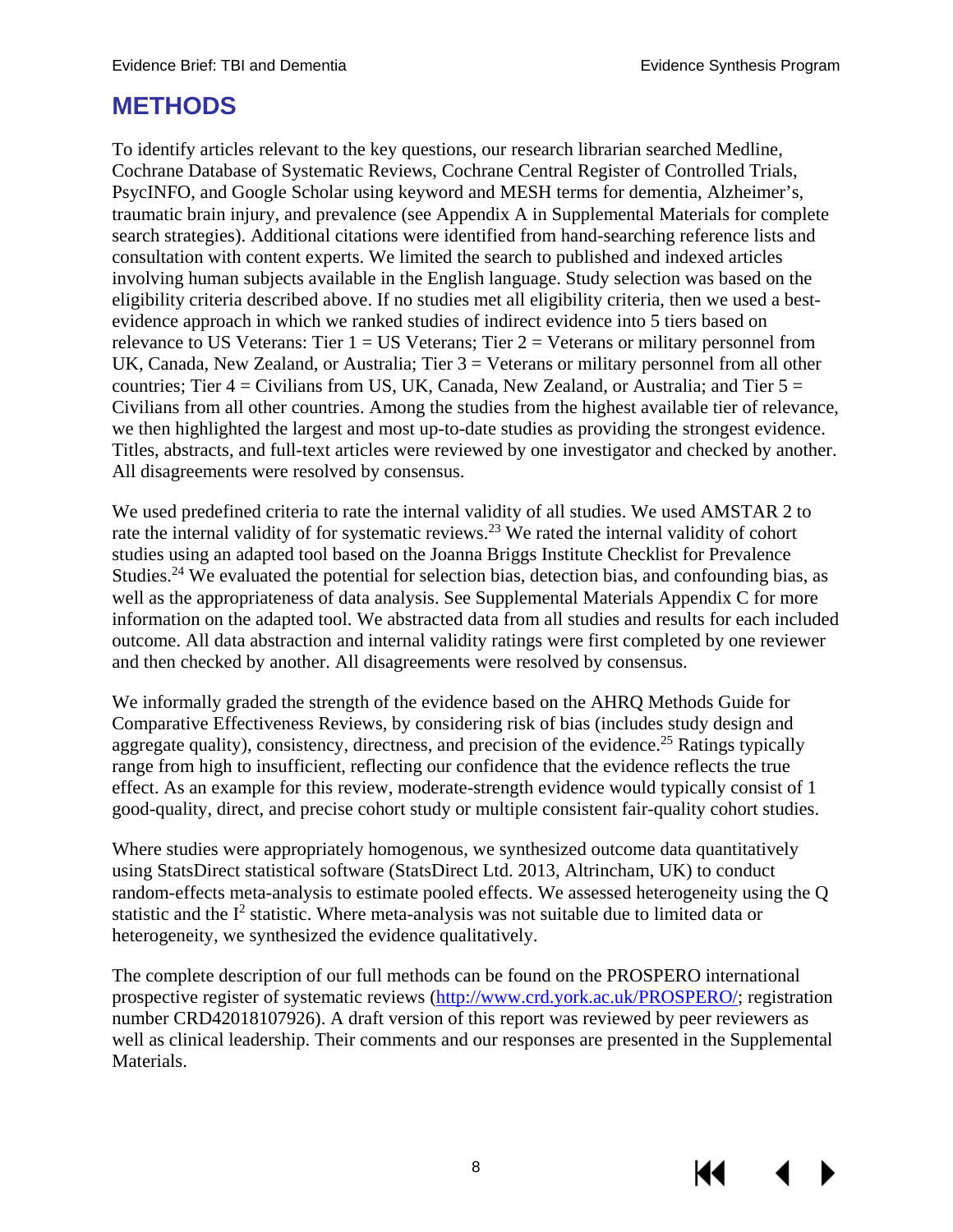## <span id="page-12-0"></span>**RESULTS**

## <span id="page-12-1"></span>**LITERATURE FLOW**

#### <span id="page-12-3"></span>**Figure 1: Literature Flowchart**



## <span id="page-12-2"></span>**LITERATURE OVERVIEW**

Searches resulted in 590 unique potentially relevant articles. We grouped relevant studies into 5 tiers based on how directly they addressed our population of interest (see Supplemental Materials Appendix B for list of excluded studies). In total, we identified 40 studies that addressed our key questions: 4 studies<sup>7[,8](#page-24-2)[,26](#page-25-3)[,27](#page-25-4)</sup> were rated as Tier 1 evidence, no studies were rated as Tier 2 evidence, 1 study<sup>[28](#page-26-1)</sup> was rated as Tier 3 evidence, 10 studies<sup>12[,29-37](#page-26-0)</sup> were rated as Tier 4 evidence, and 25 studies were rated as Tier 5 evidence.<sup>[38-62](#page-26-1)</sup> We then used a best evidence approach, whereby 3 researchers reached consensus, to select studies for qualitative synthesis. Among our

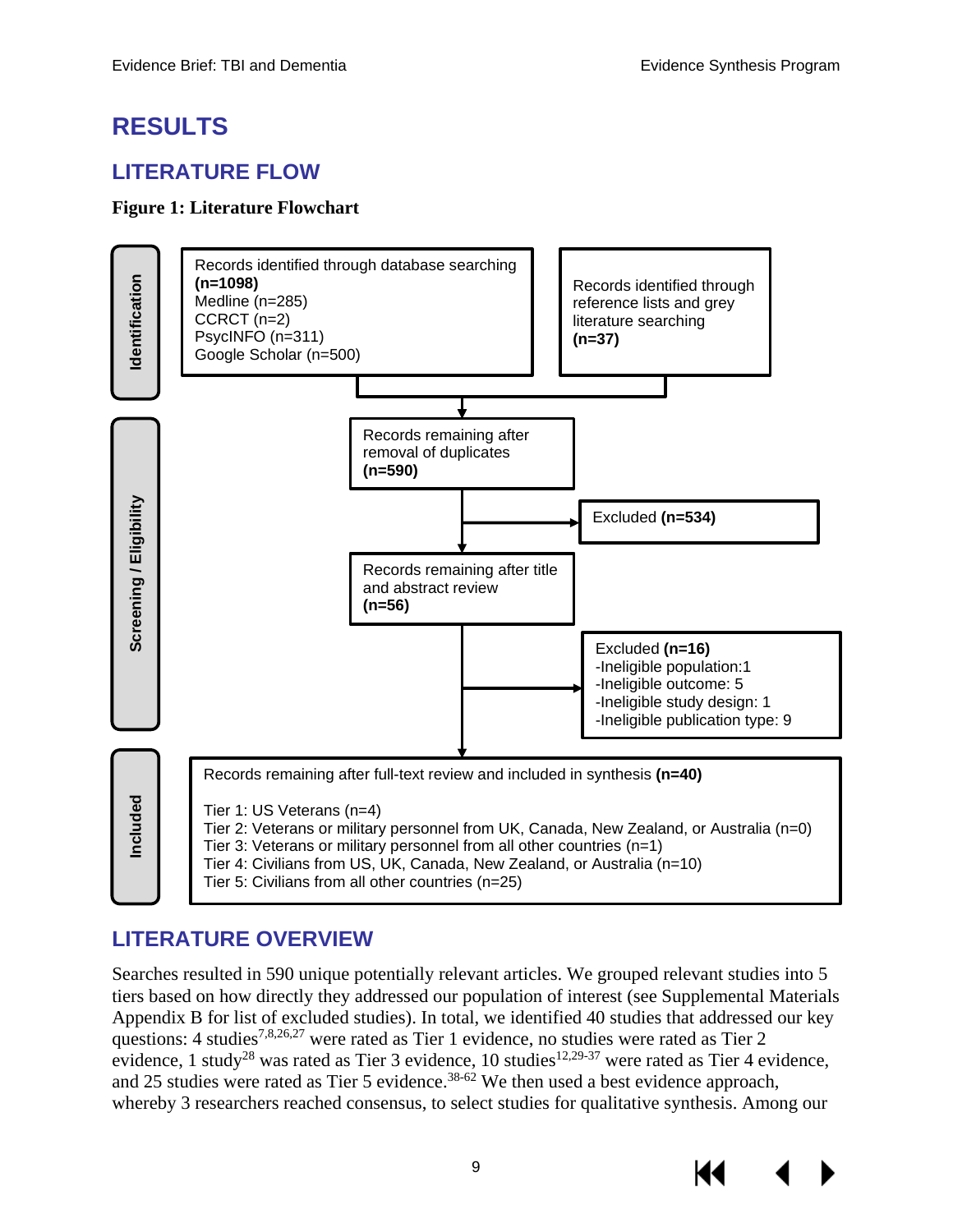40 included studies, we focused on the strongest evidence from 4 studies<sup>[27,](#page-25-4)[33,](#page-26-2)[34,](#page-26-3)[36](#page-26-4)</sup> for Key Question 1 (see Table 2) and 6 studies<sup>[7,](#page-24-1)[8,](#page-24-2)[12,](#page-24-4)[26,](#page-25-3)[28,](#page-25-5)[35](#page-26-5)</sup> for Key Question 2 (see Table 3). Included studies were observational, due to the epidemiological nature of the key questions.

#### <span id="page-13-0"></span>**KEY QUESTION 1: What is the comparative prevalence of dementia between Veterans and the civilian population?**

No studies directly compared the prevalence of dementia between Veterans and non-Veteran populations. We therefore used a best-evidence approach to select studies of indirect evidence and included the strongest and most up-to-date studies for our discussion (see Table 2). Overall, we found low-strength evidence that dementia prevalence appears to be similar in US Veterans<sup>27</sup>  $(10.7\%)$  and non-Veterans<sup>[33,](#page-26-2)[34](#page-26-3)</sup> (range, 8.8% to 11.6%) aged 65 years and older. No studies were identified on the comparative prevalence of dementia among younger (< 65 years) Veteran and civilian populations.

The best available evidence on prevalence in Veterans comes from a systematic review and meta-analysis of 6 studies published between 2001 and  $2011$ .<sup>27</sup> The authors of the review rated 1 study as good quality, and the rest were rated as fair quality using the National Institutes of Health: Quality Assessment Tool for Observational Cohort and Cross-Sectional Studies.<sup>[63](#page-28-0)</sup> There was substantial heterogeneity between studies ( $I^2 = 99.83$ ), which may be a product of clinical (*ie*, recruitment after mental health care encounter versus recruitment in nursing homes) or methodologic *(ie, instrument used for outcome measurement)* differences.<sup>[27](#page-25-4)</sup> A random-effects model was used to account for the presence of heterogeneity.

This review<sup>27</sup> concluded that the prevalence of dementia in older Veterans was consistent with a previous study in the general population, which reported a dementia prevalence of 13.93% in people > 71 years.<sup>[36](#page-26-1)</sup> We updated these numbers with 2 more recently published studies<sup>[33,](#page-26-2)[34](#page-26-3)</sup> that used data from the Health and Retirement Study (HRS), a nationally representative, biennial, longitudinal survey sponsored by the National Institute on Aging (grant number NIA U01AG009740). These studies used an equivalent cut-off age of  $\geq 65$  years and reported dementia prevalence ranging from 11.6% to 12.0% in 2000 and 8.6% to 10.5% in 2012.<sup>33,[34](#page-26-3)</sup> Even though both studies used the same raw data, there were slight differences in their reported numbers due to methodological decisions. The reported prevalence numbers in non-Veterans are similar to those reported in Veterans.

We rated the strength of this evidence as low because the comparison was indirect – coming from 2 separate bodies of evidence – and there were important methodological limitations (*ie*, differences in outcome measurements) and inconsistency (*ie*, heterogeneity across studies). To further understand the prevalence of dementia, future studies should ideally compare the prevalence of dementia in US Veterans and non-Veterans from the same dataset using a crosssectional or longitudinal design.

#### <span id="page-13-1"></span>**KQ1A: Does the prevalence of dementia in Veterans vary based on combat deployment history?**

No studies were identified to address this question.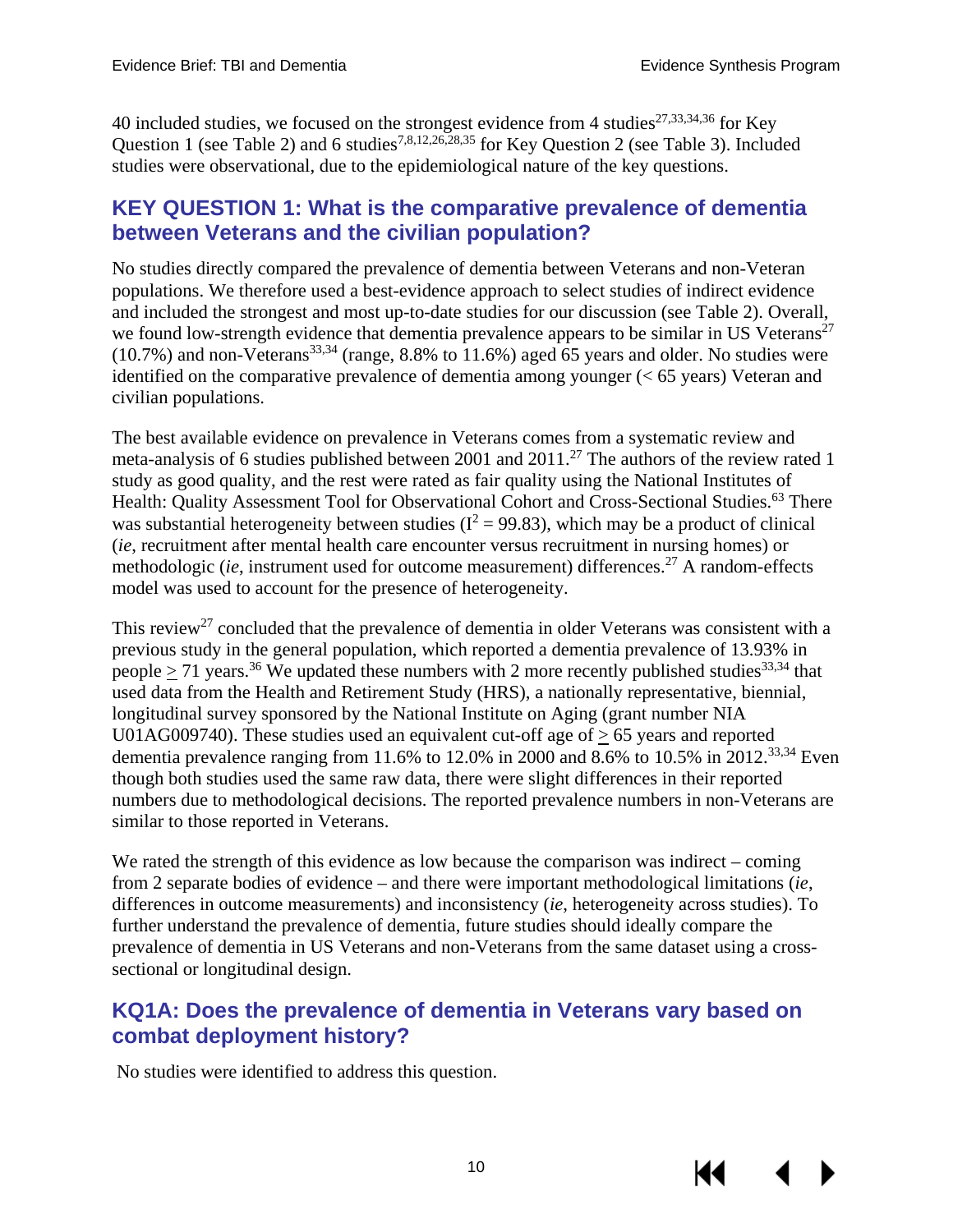#### <span id="page-14-0"></span>**KQ1B: Does the prevalence of dementia in Veterans vary based on era of conflict?**

No studies were identified to address this question.

#### <span id="page-14-2"></span>**Table 2. Highlighted Studies Addressing KQ1**

| Author,<br>Year<br>Country             | Study<br>Design<br>Sample<br>Size                    | Demographics                                                                         | Ascertainment of<br>Dementia                                      | Data Collection<br>Period                                   | Outcomes                                                                                                                                     |
|----------------------------------------|------------------------------------------------------|--------------------------------------------------------------------------------------|-------------------------------------------------------------------|-------------------------------------------------------------|----------------------------------------------------------------------------------------------------------------------------------------------|
| <b>Williamson</b><br>2018<br><b>US</b> | SR&<br><b>MA</b><br>6<br>studies<br>$N =$<br>432,461 | Age: 69.9-73.6<br>years (avg.)<br>Sex: 96.6% male<br>Race: NR<br>Veterans: Yes       | Electronic<br>records at VA<br>health care<br>facilities          | Included studies<br>were published<br>between 2001-<br>2011 | Dementia Prevalence:<br>10.1% (95% CI 7.59% to<br>12.84%; Range: 5.7% to<br>19.6%)                                                           |
| <b>Hudomiet</b><br>2018<br>US          | Cross-<br>sectional<br>$N = NR$                      | Age: $\geq 65$ years<br>Sex: NR<br>Race: NR<br>Veterans: No                          | Health and<br><b>Retirement Study</b><br>(HRS) dataset            | 2000-2012                                                   | Dementia Prevalence:<br>12.0% (95% CI 11.06% to<br>12.94%) in 2000<br>10.5% (95% CI 9.54% to<br>11.46%) in 2012                              |
| Langa<br>2017<br><b>US</b>             | Cross-<br>sectional<br>$N =$<br>21,057               | Age: 74.9 years<br>(avg.)<br>Sex: 42.7% male<br>Race: 83.4%<br>white<br>Veterans: No | Health and<br><b>Retirement Study</b><br>(HRS) dataset            | 2000-2012                                                   | Dementia Prevalence:<br>11.6% (95% CI 10.7% to<br>12.7%) in 2000<br>8.6% (95% CI 8.2% to 9.4%)<br>in 2012 [age- and sex-<br>standardization] |
| <b>Plassman</b><br>2007<br><b>US</b>   | Cross-<br>sectional<br>$N = 856$                     | Age: $\geq 71$ years<br>Sex: 39.3%<br>Race: 87.1%<br>white<br>Veterans: No           | Aging,<br>Demographics,<br>and Memory<br>Study (ADAMS)<br>dataset | 2001-2003                                                   | Dementia Prevalence:<br>13.9% (95% CI 11.42% to<br>16.44%)                                                                                   |

Abbreviations:  $CI =$  Confidence Interval;  $NR =$  not reported;  $SR =$  systematic review;  $MA =$  meta-analysis;  $VA =$ Veterans Affairs

#### <span id="page-14-1"></span>**KEY QUESTION 2: What is the comparative prevalence of dementia between Veterans with and without TBI?**

We identified 2 retrospective cohort studies in US Veterans<sup>[7](#page-24-1),26</sup> and 1 retrospective cohort study in Swedish men conscripted for military service<sup>[28](#page-25-5)</sup> that compared prevalence of dementia for those with and without a history of TBI (Table 3). Overall, we found the prevalence of dementia was higher in those with TBI than those without. We also found evidence there may be a doseresponse relationship between TBIs and dementia; however, this relationship was not consistently seen for all types of dementia.

Two studies<sup>7,[26](#page-25-3)</sup> examined all ages of dementia onset, and 1 study<sup>28</sup> focused on early-onset dementia. The best evidence comes from the 2 US-based studies, both<sup>7,[26](#page-25-3)</sup> of which analyzed data from the National Patient Care Database containing data for all Veterans receiving care at the VA, and one<sup>[7](#page-24-1)</sup> of which also analyzed data from the Traumatic Brain Injury Evaluation database containing data from Veterans who screen positive for TBI. Both studies reported a higher

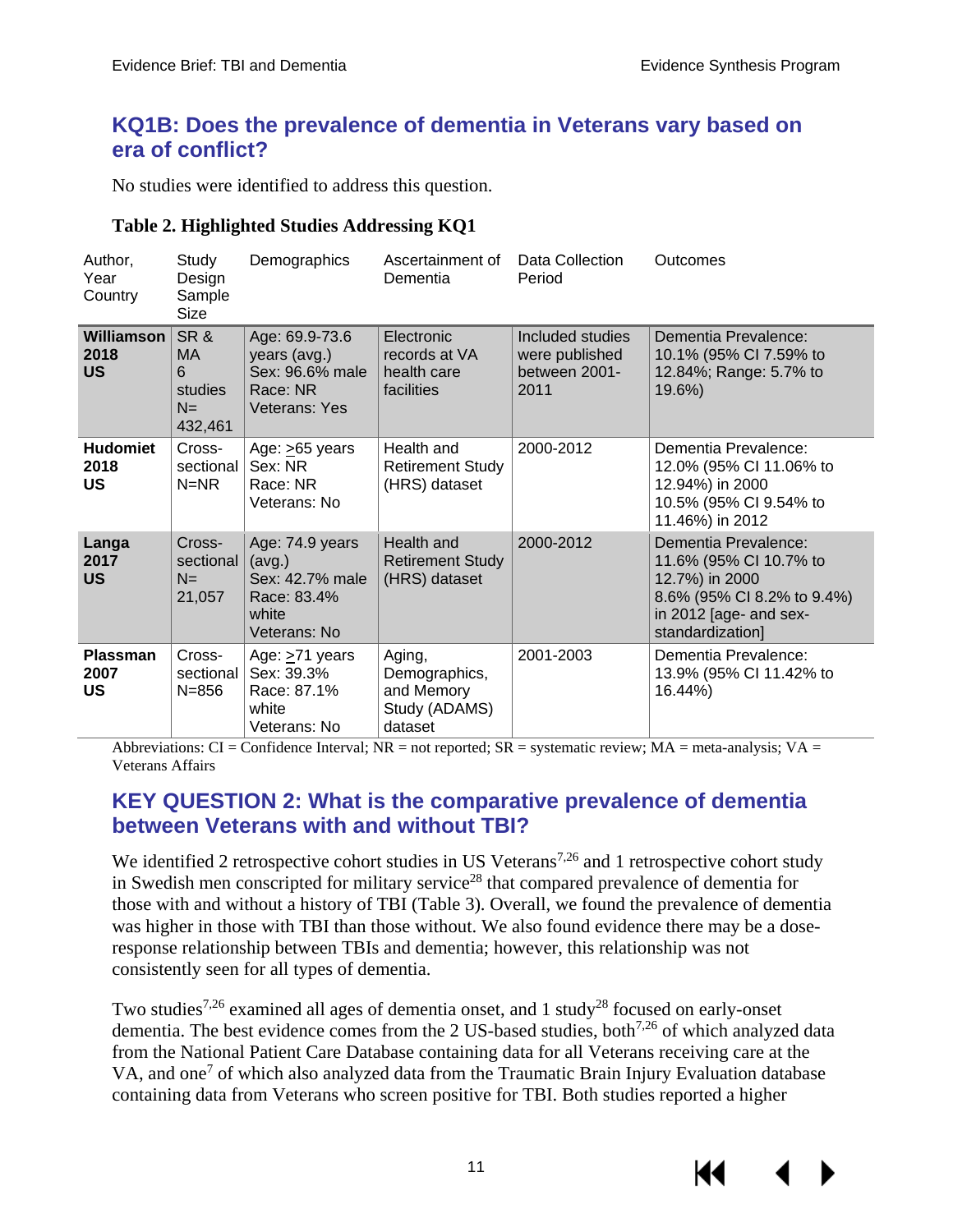prevalence of dementia among Veterans with a history of TBI (range: 6% to 16%) than those without (range: 3% to 10%).<sup>[7,](#page-24-1)[26](#page-25-3)</sup> One study also reported a dose-response relationship between TBI and dementia.<sup>7</sup> In adjusted analyses, the risk of developing dementia increased with increased TBI severity (RR: mild TBI without loss of consciousness 2.36 (95% CI 2.10 to 2.66, mild TBI with loss of consciousness 2.51 (95% CI 2.29 to 2.76), moderate to severe TBI 3.77 (95% CI 3.63 to 3.91). Strengths of these studies included the use of nationally representative datasets, valid methods to ascertain dementia cases, and control for several important confounders (including patient demographics, medical comorbidities, and psychiatric conditions). However, we rated these studies<sup>7,[26](#page-25-3)</sup> as fair quality (See Appendix C in Supplemental Materials for complete details), because of a few important limitations that are inherent to their retrospective design, including: (1) that their lack of use of consistent definitions for TBI or dementia comes with an increased risk of bias due to misclassified diagnosis and (2) that we cannot rule out residual confounding due to the lack of data on other unmeasured important genetic and lifestyle risk factors. Because of their consistency, directness, and precision, these studies provide moderate-strength evidence of this association.

The other study<sup>28</sup> conducted in Sweden similarly found in adjusted analyses that the risk of early-onset dementia increased with increased number and severity of TBI (RR: 1 mild TBI 1.5 (95% CI 1.1 to 2.0), > 1 mild TBI 1.8 (95% CI 1.1 to 3.0), 1 severe TBI 2.3 (95% CI 1.5 to 3.6)).<sup>[28](#page-25-5)</sup> However, the clinical importance of these findings is unclear as the effect was not seen in a subgroup analysis of those with Alzheimer's Disease, which is the most common form of dementia among older adults.<sup>64</sup> In addition, it is worth noting the study found the absolute risk of developing dementia after TBI was low (1 in 6,000 men with at least 1 severe TBI was diagnosed with Alzheimer's Disease over  $> 30$  years).<sup>[28](#page-25-5)</sup> We rated this study as fair quality primarily because it was unclear if the sample was nationally representative or geographically diverse and it failed to report how TBIs were ascertained, making it difficult to determine if these patients are similar to patients in other studies or patients currently seen at the VA.

#### <span id="page-15-0"></span>**KEY QUESTION 2A: Does the prevalence of dementia in Veterans with TBI vary based on combat deployment history?**

No studies were identified to address this question.

#### <span id="page-15-1"></span>**KEY QUESTION 2B: Does the prevalence of dementia in Veterans with TBI vary based on timing of dementia onset (***ie***, early vs late)?**

We identified no studies that were designed specifically to evaluate the association of TBI and early-onset dementia in US Veterans. We therefore focused on indirect evidence from 4 retrospective cohort studies<sup>[8](#page-24-2)[,12,](#page-24-4)[28,](#page-25-5)[35](#page-26-5)</sup> that assessed the relationship between TBI and early-onset dementia (diagnosis of dementia before age 65), including 1 that involved Swedish men conscripted to military service,<sup>[28](#page-25-5)</sup> 1 among US Veterans that examined a retrospective cohort of those with early or late-onset dementia compared to matched controls,<sup>[8](#page-24-2)</sup> and 2 others in non-Veterans populations (Table 3). Overall, these studies suggest there may be a relationship between TBI and early-onset dementia, although our confidence in limited due to important methodological limitations of the studies.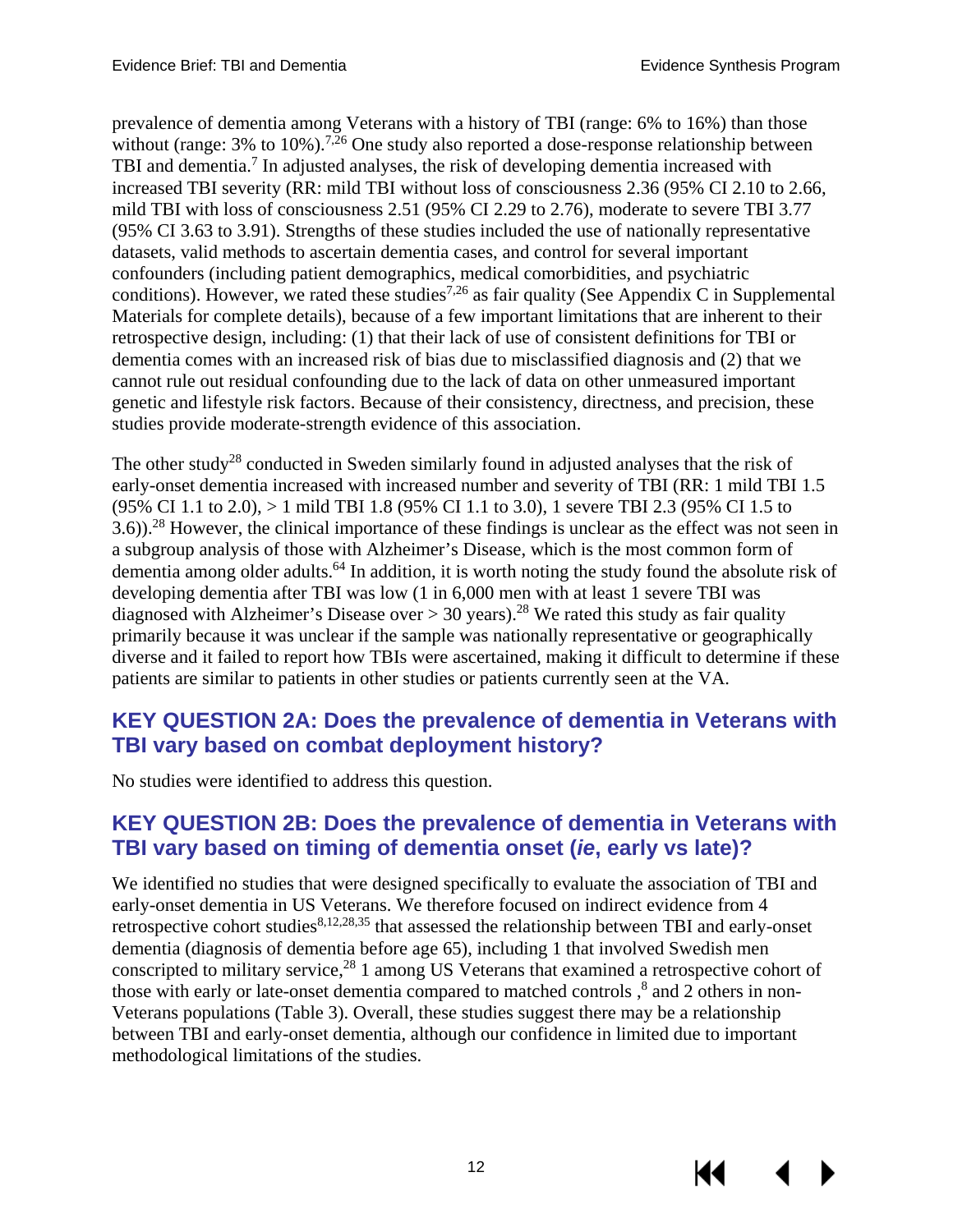The best evidence comes from the previously discussed study of Swedish men conscripted to military service,<sup>[28](#page-25-5)</sup> as this study was conducted in a large population ( $n=811,622$ ) and adjusted for a variety of potential confounders. As discussed, this study found increasing risk of early-onset dementia with increasing number and severity of TBIs; however, the effect was not seen for those with Alzheimer's Disease, which made up a third of the study population.<sup>[28](#page-25-5)</sup> Study authors could not explain why an effect was not seen for Alzheimer's Disease, although they noted that part of the association between TBI and non-Alzheimer's Disease forms of dementia was likely due to residual confounding (as the effect was attenuated when major comorbidities were controlled for) or through an interaction between TBI and other risk factors.

Another study of Veterans receiving care at a VA memory disorders clinic found that a history of TBI was more likely to be present in those with early-onset dementia than those with late-onset dementia (24% vs  $\frac{1}{4}$ % respectively).<sup>[8](#page-24-2)</sup> However, this study did not control for any confounders, and even noted that the early-onset group had significantly more cognitive impairment from TBI, alcohol abuse, were more likely to be HIV-positive, and had more frontotemporal lobar degeneration. The study also failed to report how TBIs were ascertained, making it difficult to determine if these patients are similar to patients in other studies or patients currently seen at the VA.

Two additional studies examined civilian data from a national registry of patients seen at Alzheimer's Disease Centers.<sup>12,[35](#page-26-5)</sup> One study<sup>35</sup> found that a history of TBI was more likely to be present in early-onset dementia patients than late-onset dementia patients (OR 1.75, CI 1.47 to 2.07). One additional study paired medical record data with autopsy data to confirm Alzheimer's Disease diagnosis and found that dementia was diagnosed 2.38 years earlier in those with a history of TBI than those without.<sup>12</sup> However, both these studies only controlled for a limited number of confounders (age, sex, and race), so we cannot be certain that the effect is due to TBI rather than other comorbidities. Additionally, in the autopsy-confirmed study, authors note that due to issues in how data were collected in the first 2 years of the study, dementia onset could have preceded TBI.

All 4 studies were rated as fair quality, primarily because they did not adequately control for potential confounders that may contribute to the development of dementia and differ between TBI and non-TBI groups $8,12,35$  $8,12,35$  $8,12,35$  and because we could not determine if data were nationally representative or geographically diverse.<sup>[28](#page-25-5)</sup>

13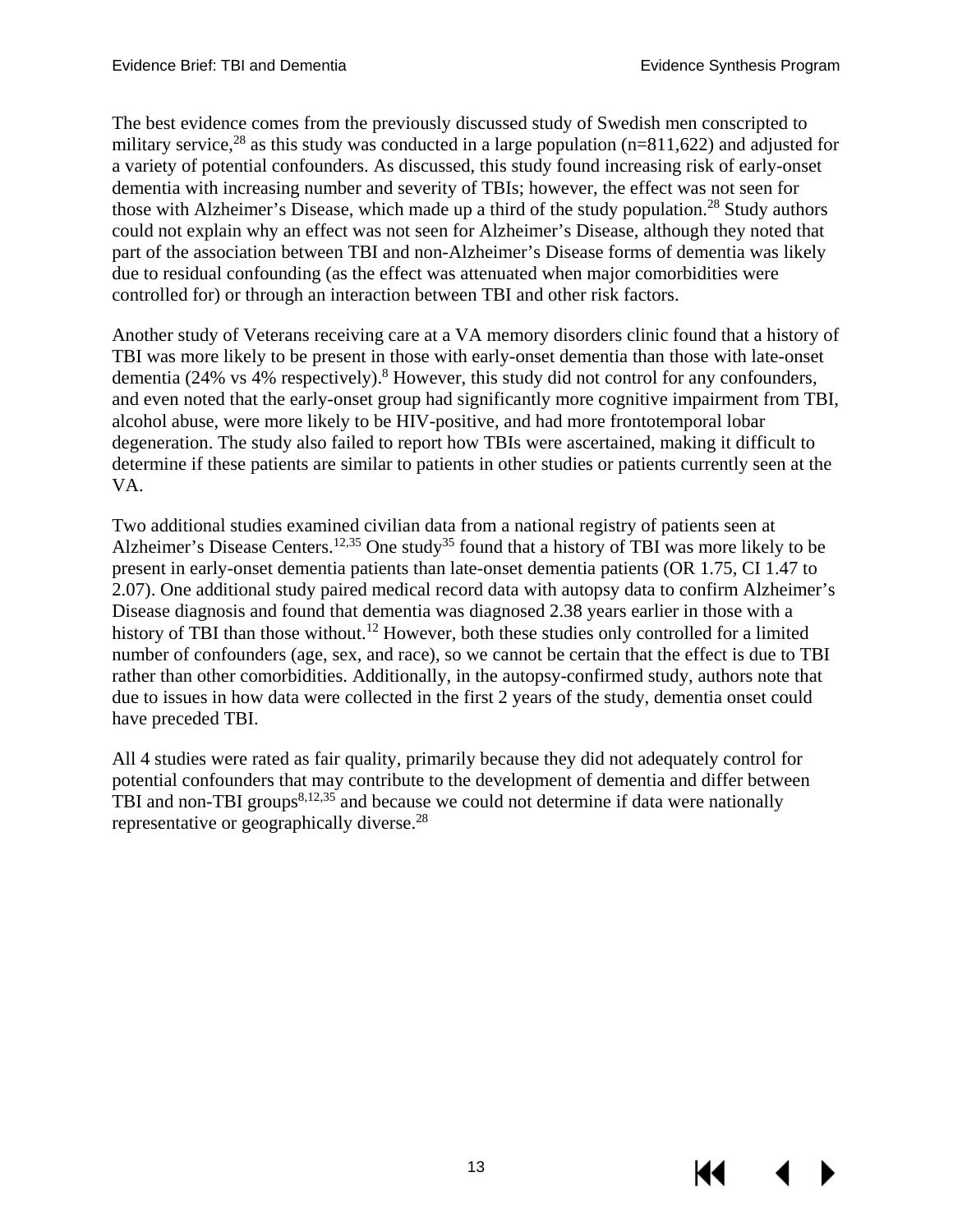#### **Table 3. Highlighted Studies Addressing KQ2**

<span id="page-17-0"></span>

| Author<br>Year<br>Country                          | Study Design<br>Sample Size        | Demographics                                                                         | Comparator                                                                                                              | Ascertainment<br>of TBI                                                                         | Ascertainment<br>of Dementia                                                                                                   | Follow-up Period             | Outcomes                                                                                                                                                                                                                                                                                                                                                                      |
|----------------------------------------------------|------------------------------------|--------------------------------------------------------------------------------------|-------------------------------------------------------------------------------------------------------------------------|-------------------------------------------------------------------------------------------------|--------------------------------------------------------------------------------------------------------------------------------|------------------------------|-------------------------------------------------------------------------------------------------------------------------------------------------------------------------------------------------------------------------------------------------------------------------------------------------------------------------------------------------------------------------------|
| <b>Barnes</b><br>2014 <sup>26</sup><br><b>US</b>   | Retrospective<br>cohort<br>188,764 | Age: 68 years<br>(avg.)<br>Sex: 96.52%<br>male<br>Race: NR<br>Veterans: Yes          | TBI vs no TBI                                                                                                           | ICD-9 codes                                                                                     | ICD-9 codes                                                                                                                    | 9 years between<br>2000-2012 | Prevalence of dementia: 16% vs<br>10% (TBI vs no TBI history)<br>Hazard Ratio for dementia<br>(adjusted): 1.57 (95% CI 1.35 to<br>1.83) for any TBI                                                                                                                                                                                                                           |
| <b>Barnes</b><br>20187<br><b>US</b>                | Retrospective<br>cohort<br>357,558 | Age: 49.48<br>(avg.)<br>Sex: 90.7%<br>male<br>Race: 72.48%<br>white<br>Veterans: Yes | TBI $(+/-$ mild,<br>unknown, or<br>moderate/severe)<br>and LOC $(+/-,$<br>unknown) vs no<br>TBI (propensity<br>matched) | Comprehensive<br><b>TBI Evaluation</b><br>database.<br><b>National Patient</b><br>Care Database | ICD-9 codes                                                                                                                    | 2001-2014                    | Prevalence of dementia: 6% vs<br>3% (TBI vs no TBI history)<br>Hazard Ratio for dementia<br>(adjusted): 3.45 (95% CI 3.33 to<br>3.57) for any TBI<br>2.36 (95% CI 2.10-2.66) for mild<br>TBI w/o LOC<br>2.51 (95% CI 2.29 to 2.76) for mild<br>TBI w/LOC<br>3.19 (95% CI 3.05 to 3.33) for mild<br>TBI w/unknown LOC<br>3.77 (95% CI 3.63 to 3.91) for<br>moderate/severe TBI |
| <b>McMurtray</b><br>2006 <sup>8</sup><br><b>US</b> | Retrospective<br>cohort<br>948     | Age: NR<br>Sex: 97.89%<br>male<br>Race: 59.70%<br>white<br>Veterans: Yes             | TBI $(+/-)$ and<br>Early- (EOD) vs<br>Late-onset<br>dementia (LOD)                                                      | <b>NR</b>                                                                                       | Neurology and<br>psychiatry<br>physicians used<br>MRI results in<br>the process of<br>arriving at the<br>clinical<br>diagnosis | 4 years between<br>2001-2004 | Prevalence of TBI: 24% (EOD) vs<br>4% (LOD), $\chi^2$ = 71.60, P<.001                                                                                                                                                                                                                                                                                                         |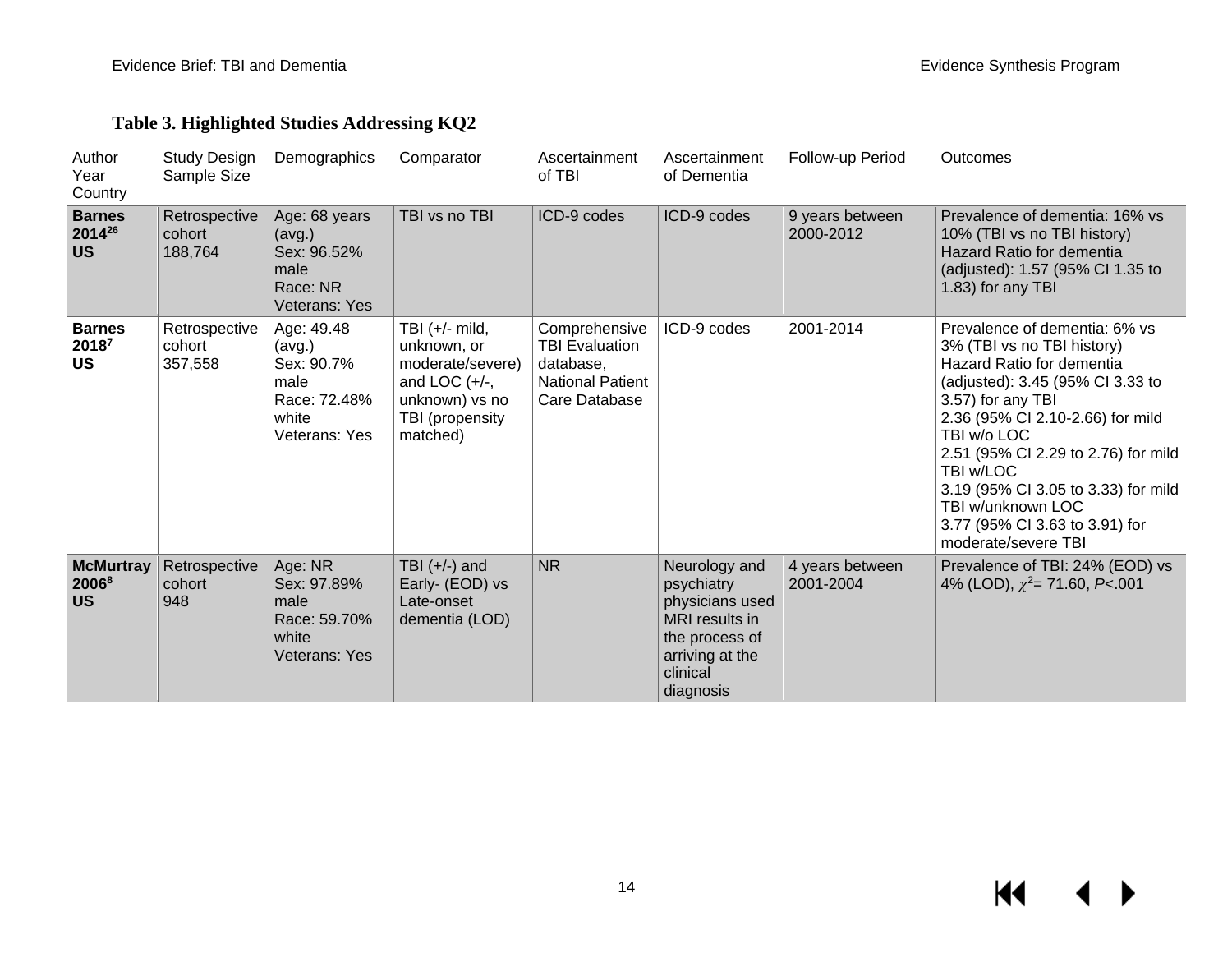| <b>Mendez</b><br>201535<br><b>US</b>                    | Retrospective<br>cohort and<br>matched<br>controls<br>11,572 | Age: 73 (avg.)<br>at initial visit<br>Sex: NR<br>Race: 84%<br>white<br>Veterans: No | TBI $(+/-)$ and<br>Early-onset<br>Alzheimer's<br>Disease (EOAD)<br>$vs$ TBI $(+/-)$ and<br>Late-onset<br>Alzheimer's<br>Disease (LOAD) | National<br>Alzheimer's<br>Coordinating<br><b>Center Uniform</b><br>(NACC)<br>database | National<br>Alzheimer's<br>Coordinating<br>Center Uniform<br>(NACC)<br>database | 2005-2014                              | Prevalence of TBI: $\chi^2$ = 3.64,<br>$P = 0.056$<br>EOAD vs EOAD matched normal<br>controls: 13.3% vs 11.1%<br>LOAD vs LOAD matched normal<br>controls: 7.7% vs 8.7%<br>Odds ratio of TBI (adjusted):<br>EOAD vs LOAD: 1.75 (95% CI<br>1.47 to 2.07)<br>EOAD vs EOAD matched normal<br>controls: 1.28 (95% CI 1.00 to<br>1.57)<br>LOAD vs LOAD matched normal<br>controls: 0.90 (95% CI 0.76 to<br>1.04) |
|---------------------------------------------------------|--------------------------------------------------------------|-------------------------------------------------------------------------------------|----------------------------------------------------------------------------------------------------------------------------------------|----------------------------------------------------------------------------------------|---------------------------------------------------------------------------------|----------------------------------------|------------------------------------------------------------------------------------------------------------------------------------------------------------------------------------------------------------------------------------------------------------------------------------------------------------------------------------------------------------------------------------------------------------|
| <b>Nordstrom</b><br>2014 <sup>28</sup><br><b>Sweden</b> | Retrospective<br>cohort<br>811,622                           | Age: 18 (avg.)<br>at enrollment<br>Sex: 100% male<br>Race: NR<br>Veterans: Yes      | TBI $(+/-)$ vs Early-<br>onset dementia<br>(EOD)                                                                                       | ICD-8, 9 and 10<br>codes                                                               | ICD-8, 9 and 10<br>codes                                                        | 33 years (median)<br>between 1969-1986 | Hazard Ratio for dementia<br>(adjusted):<br>1.5 (95% CI 1.1 to 2.0) for 1 mild<br><b>TBI</b><br>1.8 (95% CI 1.1 to 3.0) for >1 mild<br><b>TBIs</b><br>2.3 (95% CI 1.5 to 3.6) for 1<br>severe TBI                                                                                                                                                                                                          |
| <b>Schaffert</b><br>201812<br><b>US</b>                 | Retrospective<br>cohort<br>2,133                             | Age: NR<br>Sex: 55% male<br>Race: 95%<br>white<br>Veterans: No                      | TBI $(+/-)$ and<br>Early-onset<br>Alzheimer's<br>Disease (EOAD)                                                                        | Self-report                                                                            | Autopsy-<br>confirmed                                                           | 2005-2015                              | Age of dementia symptoms onset<br>(adjusted): 2.35 years earlier in<br>the TBI+ group $(P=.01)$<br>Age of dementia diagnosis<br>(adjusted): 2.38 years earlier in<br>the TBI+ group $(P=.002)$                                                                                                                                                                                                             |

Abbreviations: TBI = EOAD = Early-onset Alzheimer's Disease; EOD = Early-onset dementia; ICD = International classification of diseases; LOAD = Late-onset Alzheimer's Disease; LOC = Loss of consciousness; LOD = Late onset dementia; NACC = National Alzheimer's Coordinating Center; NR = Not reported; TBI = Traumatic brain injury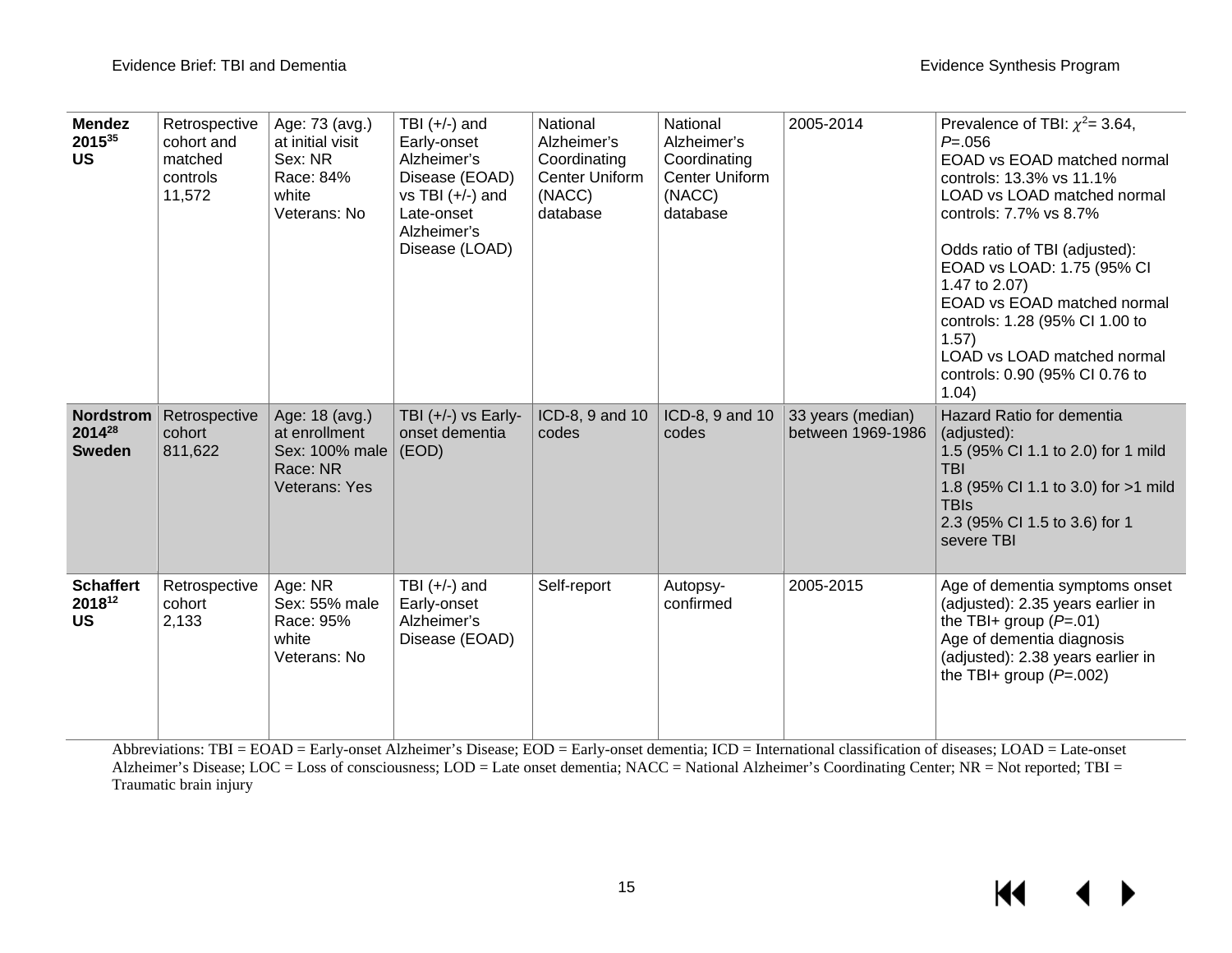# <span id="page-19-0"></span>**SUMMARY AND DISCUSSION**

This rapid review builds on previous evidence synthesis work $6.27$  $6.27$  by focusing on Veteran populations and adding a few key studies in Veterans that were either not yet published<sup>7[,33](#page-26-2)[,34](#page-26-3)</sup> or that used a broader range of analytic methods (*ie*, hazard ratio, prevalence rates).[8,](#page-24-2)[26](#page-25-3) Our review found that although no study has directly compared dementia rates in Veterans and non-Veterans in the same sample, estimates from 2 separate sources suggest that dementia rates appear similar in Veterans (10.7%) and non-Veterans (range, 8.8% to 11.6%) aged 65 years and older.<sup>27,[33,](#page-26-2)[34](#page-26-3)</sup> This finding could potentially allay concerns that military service may increase risk of dementia overall. Our review also found that although few studies have focused on evaluating the association between TBI and dementia in military and Veteran populations, findings of those that di[d7,](#page-24-1)[26](#page-25-3) were consistent with those from a 2017 systematic review by Li et al of worldwide general community studies in suggesting that TBI is associated with increased risk of dementia. Possibly the most interesting contribution from this study is that it observed a dose-response relationship between TBI and dementia diagnosis. Compared to the increased risk of dementia for a mild TBI without loss of consciousness (HR 2.36, 95% CI 1.35 to 1.83), the association between TBI and dementia grew progressively larger with increasing TBI severity to an HR of 3.77 (95% CI 3.63 to 3.91) for moderate/severe TBI. Although the Barnes 2018 study is an important addition to the growing literature supporting a consistent association between TBI and dementia, the body of evidence as a whole still has some remaining important limitations that deserve further attention.

#### <span id="page-19-1"></span>**LIMITATIONS**

The main methodologic limitation of available evidence is its continued reliance on retrospective data. As noted in these studies themselves, their lack of use of consensus definitions for TBI or dementia due to their retrospective design comes with an increased risk of bias due to misclassified diagnosis.<sup>[6,](#page-24-5)[7](#page-24-1)</sup> Also, although an important strength of the Barnes 2018 study is its use of propensity matching to minimize the potential for confounding based on a large number of key demographic variables and medical and psychiatric comorbidities, we still cannot rule out residual confounding due to the lack of data on other unmeasured important genetic and lifestyle risk factors.

Additionally, there are several important gaps in available evidence. First, no study has directly compared dementia rates in Veteran versus non-Veteran populations. Second, additional research is still critically needed about the potential role of variation in brain injury severity, mode (blast vs non-blast), single versus repeated injury, setting (*ie*, military deployment or not), and dementia onset, and whether TBI is more likely to lead to early-onset dementia than other etiologies. However, in the most recent and largest study to date in Veterans, $\frac{7}{1}$  despite providing the best available evidence about the association between mild TBI and dementia, one of their challenges – inherent to retrospective database analyses – is that they lacked the data necessary to quantify the number, types, or causes of TBIs experienced. The previous gap in data on combat-related TBI may have been due at least in part to TBI reporting, which may be seen as inconsistent with traditional and strong core military culture that promotes values such as a strong commitment to the mission and self-sacrifice.<sup>65,[66](#page-28-2)</sup>

The primary limitations of our findings related to our review methods include (1) our literature search and (2) our scope. First, although our search included multiple databases, our shortened

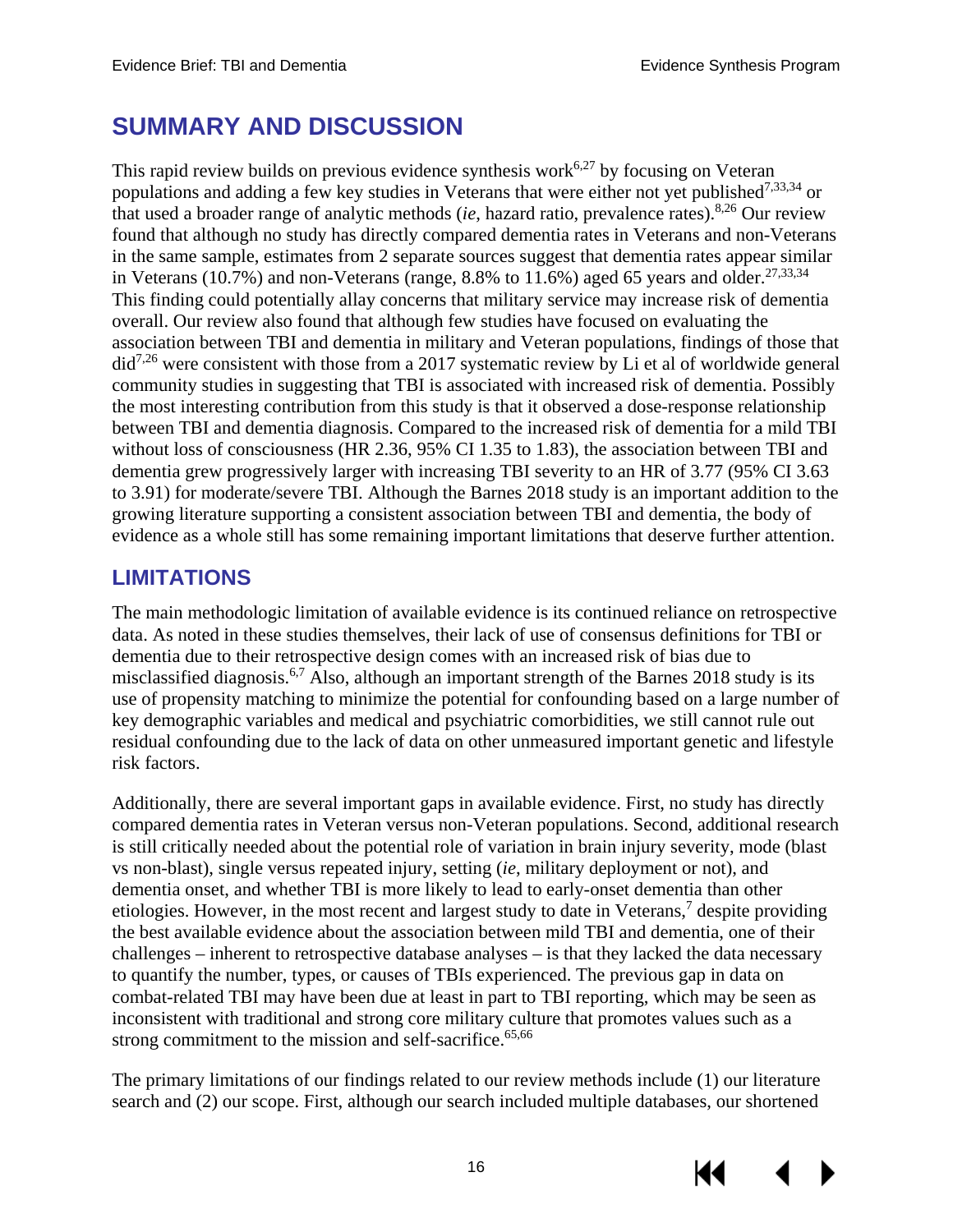timeframe precluded searching a more exhaustive range of gray literature sources. Therefore, there is a risk that we may have missed additional relevant studies that have not yet or will not be fully published in peer-reviewed journals. Regarding our scope, our focus on studies of Veterans may limit the generalizability of our findings to a broader range of patients.

#### <span id="page-20-0"></span>**CLINICAL AND FUTURE RESEARCH IMPLICATIONS**

In addition to the evidence that TBI may increase the risk of dementia in general, some reports have emerged based on civilian data<sup>[12](#page-24-3)</sup> suggesting that the onset of dementia may be accelerated in those with a TBI history. As no study has directly and adequately evaluated the association between TBI and early-onset dementia in US Veterans, this may be one of the highest-priority areas for future research efforts.

As of yet, there is no specific guidance on screening, prevention, and rehabilitation of TBIassociated dementia. A critical area of research to support efforts to develop effective treatment and prevention strategies is to better understand the underlying mechanisms of the observed association between TBI and dementia. Although several plausible mechanisms have been proposed, their evidence has been mixed and inconclusive. [7](#page-24-1)

Additionally, to further understand the comparative prevalence of dementia in Veteran and non-Veteran populations, future studies should ideally directly compare prevalence rates from the same population using a cross-sectional or longitudinal design. To improve on the abovedescribed methodological limitations of the studies examining the association between TBI and dementia that are inherent to their retrospective design, future research should use a prospective design that could consistently use consensus definitions for TBI and dementia and account for a broader range of potential confounders.

Although we found no evidence to address the question of whether the association of TBI and dementia varies based on combat deployment history, we are aware of at least 1 ongoing study which is anticipated to begin to address this important gap in knowledge. The Vietnam Era Health Retrospective Observational Study (VE-HEROeS)<sup>[67](#page-28-0)</sup> on lifetime brain injury and dementia diagnosis that is categorized by deployment status plans to analyze existing self-report data from approximately 18,000 Vietnam Veterans, Blue Water Navy Veterans, and Veterans who served elsewhere during the Vietnam Era (1961-1975) (see Appendix D in Supplemental Materials for more details on this and other ongoing studies). Media reports about cases of Chronic Traumatic Encephalopathy (CTE) in active-duty service members<sup>[68](#page-28-0)</sup> have heightened public awareness and concern about risk and raised questions about if/how CTE is related to early-onset dementia and other chronic neurodegenerative diseases. This has increased the urgency to better understand how TBI may increase risk of CTE specifically, as well for other neurodegenerative conditions in general.<sup>17,[69](#page-28-3)</sup> Although this report did not formally evaluate the literature on CTE, we can confirm that we did not identify any studies that have evaluated CTE in relation to TBI. Also, although CTE has been characterized as sharing some clinical similarities with Alzheimer's Disease, it is currently thought to be a distinct clinical entity from Alzheimer's Disease, either early- or late-onset, with a unique pattern of brain pathology detectable upon autopsy.<sup>19</sup> We are aware of a CENC observational study in progress on late neurologic effects of OEF/OIF/OND combat (CENC0001C) that plans to evaluate laboratory, neuroimaging, and electrophysiological testing to determine the role of mTBI in late outcomes

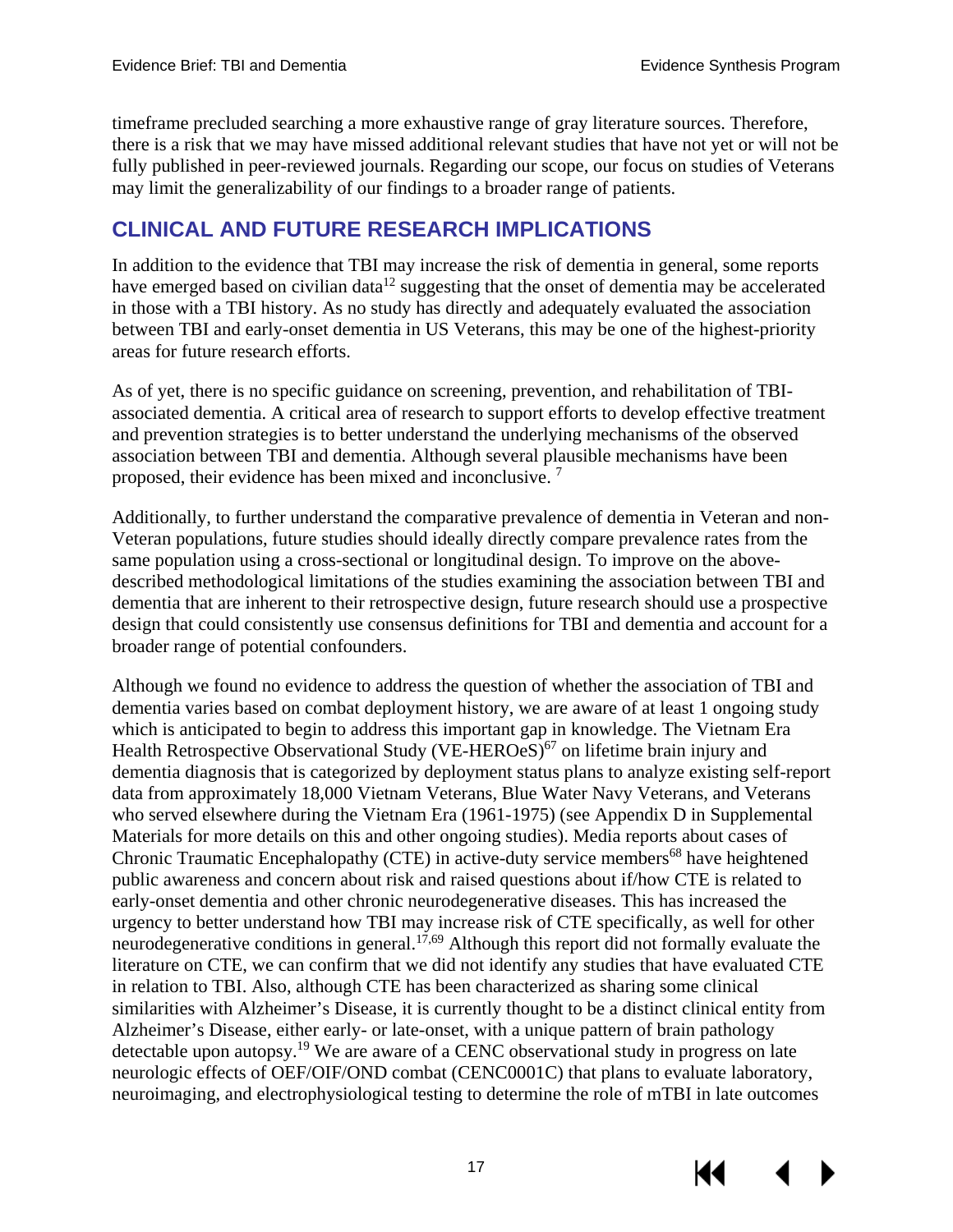including CTE and other illnesses. Hopefully this and other studies over the next 5-10 years will address knowledge gaps about CTE and their clinical implications. As additional research emerges on the relationships between TBI and CTE, dementia and other clinical neurodegenerative syndromes, including Mild Cognitive Impairment (MCI), consideration of an updated systematic review that covers a broader scope of neurodegenerative syndromes may be warranted.

KI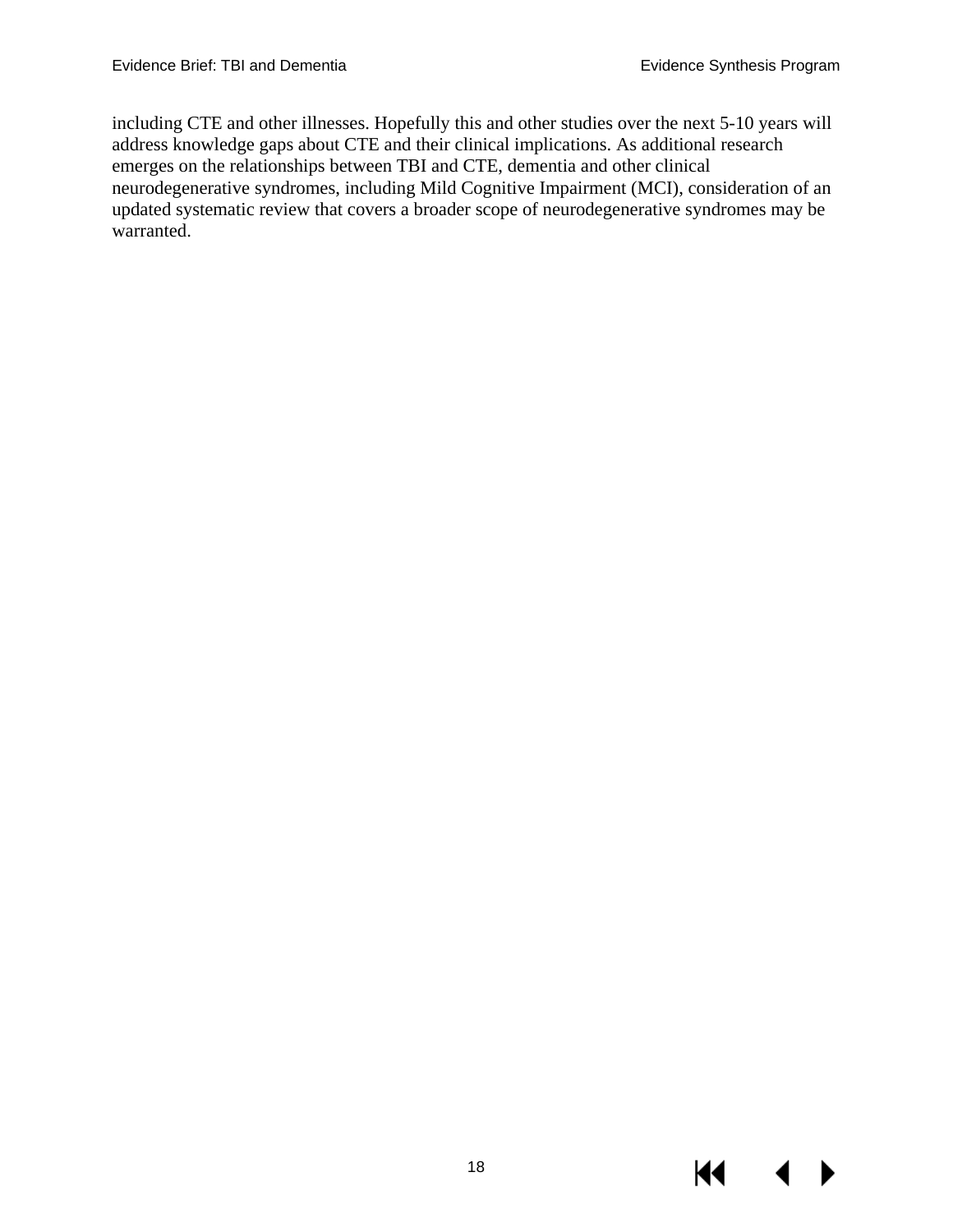## <span id="page-22-0"></span>**CONCLUSIONS**

Findings from this rapid evidence brief indicate that dementia prevalence is likely similar in Veteran and non-Veteran populations and that risk of dementia is likely increased by TBI. Although there is still room to improve upon persistent methodological limitations inherent to the existing retrospective cohort studies, new research to address the potentially bigger gaps in knowledge about mechanism of association and timing of dementia onset may be of higher priority in informing development of screening, prevention, and rehabilitation efforts.

KI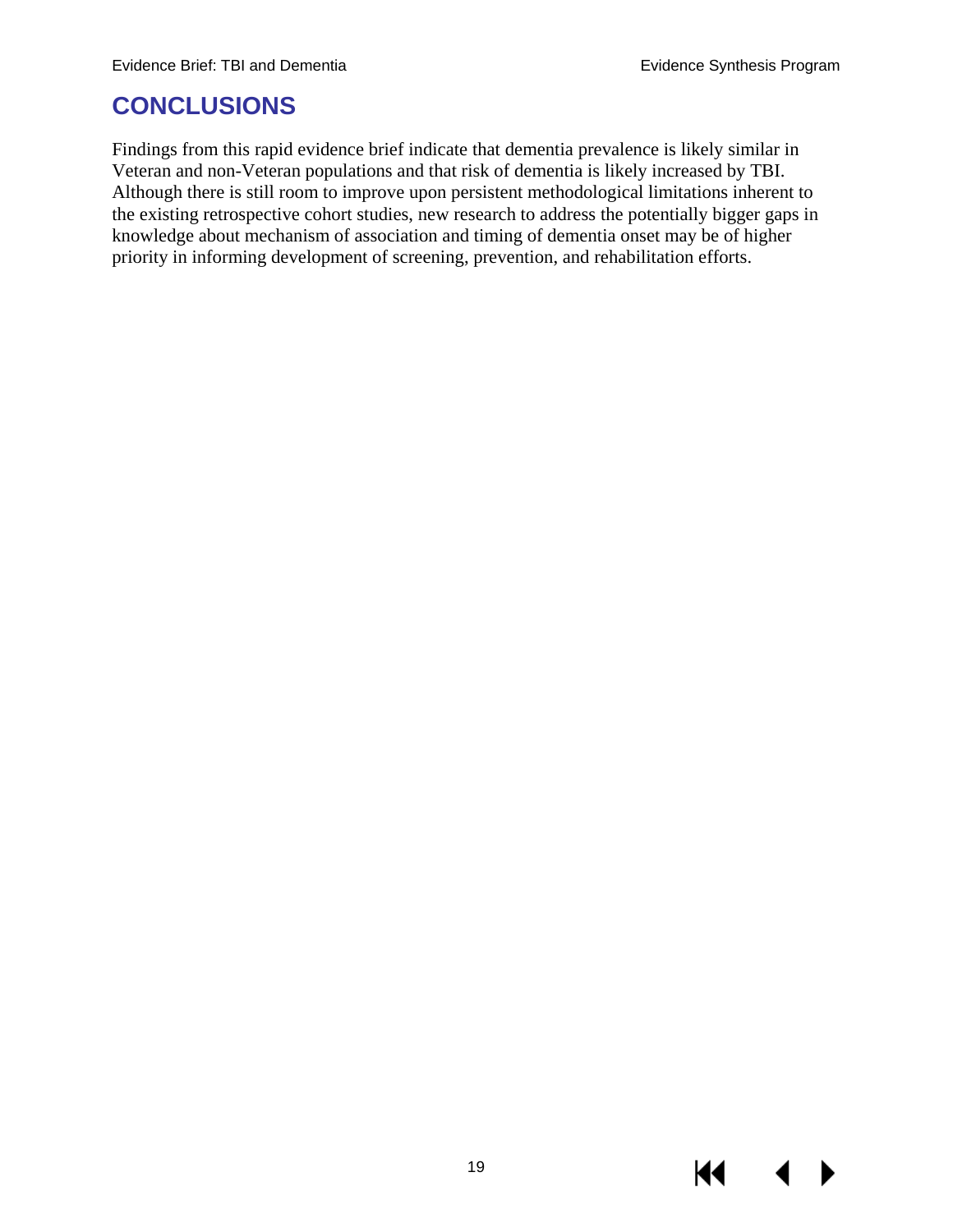## <span id="page-23-0"></span>**ACKNOWLEDGMENTS**

This topic was developed in response to a nomination by Dr. Ralph DePalma, Senior Operations Officer at the VA Office of Research and Development, Dr. Stuart Hoffman, Scientific Program Manager for Brain Injury at the VA Rehabilitation Research and Development Service, and Dr. David Cifu, Executive Director at VCU Center for Rehabilitation Sciences and Engineering to inform VA practice on diagnosing and treating Veterans with TBI. The scope was further developed with input from the topic nominators (*ie*, Operational Partners), the ESP Coordinating Center, and the review team.

In designing the study questions and methodology at the outset of this report, the ESP consulted several technical and content experts. Broad expertise and perspectives were sought. Divergent and conflicting opinions are common and perceived as healthy scientific discourse that results in a thoughtful, relevant systematic review. Therefore, in the end, study questions, design, methodologic approaches, and/or conclusions do not necessarily represent the views of individual technical and content experts.

The authors gratefully acknowledge Julia Haskin, MA for editorial support, Sam Aldape for citation management support, Katherine Mackey, MD, MPP for clinical review, and the following individuals for their contributions to this project.

#### <span id="page-23-1"></span>**Operational Partners**

Operational partners are system-level stakeholders who have requested the report to inform decision-making. They recommend peer reviewers; assure VA relevance; help develop and approve final project scope and timeframe for completion; provide feedback on draft report; and provide consultation on strategies for dissemination of the report to field and relevant groups.

#### **Ralph DePalma, MD**

*Special Operations Officer*  Office of Research and Development

#### **Stuart Hoffman, PhD**

*Scientific Program Manager for Brain Injury*  Rehabilitation Research and Development Service

#### **David Cifu, MD, PhD**

*Executive Director* VCU Center for Rehabilitation Sciences and Engineering

#### <span id="page-23-2"></span>**Peer Reviewers**

The Coordinating Center sought input from external peer reviewers to review the draft report and provide feedback on the objectives, scope, methods used, perception of bias, and omitted evidence. Peer reviewers must disclose any relevant financial or non-financial conflicts of interest. Because of their unique clinical or content expertise, individuals with potential conflicts may be retained. The Coordinating Center and the ESP Center work to balance, manage, or mitigate any potential nonfinancial conflicts of interest identified.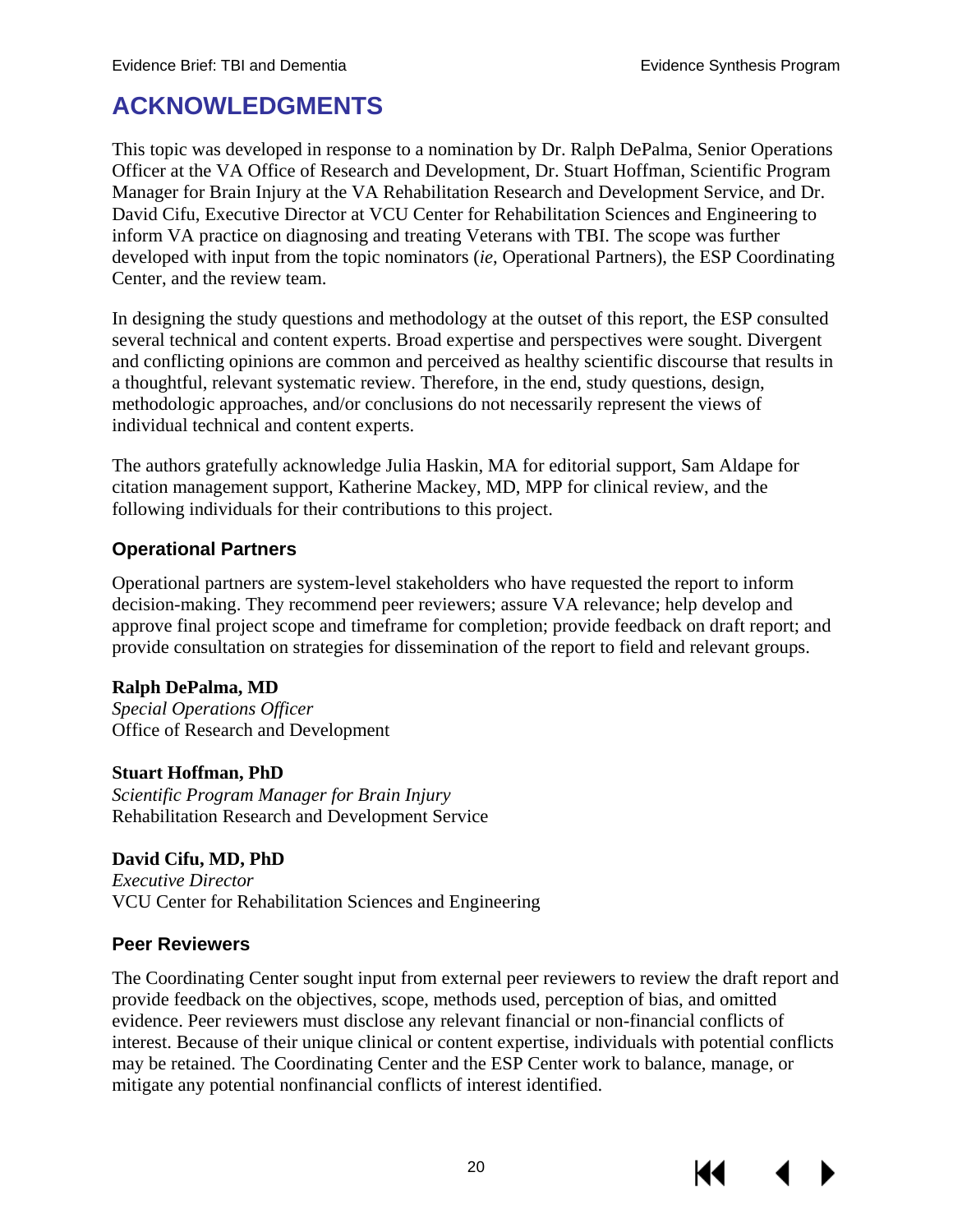## <span id="page-24-3"></span><span id="page-24-0"></span>**REFERENCES**

1. Dewan MC, Rattani A, Gupta S, et al. Estimating the global incidence of traumatic brain injury. *J Neurosurg.* 2018:1-18.

2. Defense and Veterans Brain Injury Center. DoD Worldwide Numbers for TBI. [https://dvbic.dcoe.mil/dod-worldwide-numbers-tbi.](https://dvbic.dcoe.mil/dod-worldwide-numbers-tbi) Accessed December 12, 2018, 2018.

3. Hoge CW, McGurk D, Thomas JL, Cox AL, Engel CC, Castro CA. Mild traumatic brain injury in U.S. Soldiers returning from Iraq. *N Engl J Med.* 2008;358(5):453-463.

4. Jaycox L, Rand C, Tanielian TL. *Invisible wounds of war psychological and cognitive injuries, their consequences, and services to assist recovery.* Santa Monica, Calif.: RAND; 2008.

5. Wilk EJ, Herrell KR, Wynn HG, Riviere AL, Hoge WC. Mild traumatic brain injury (concussion), posttraumatic stress disorder, and depression in U.S. soldiers involved in combat deployments: association with postdeployment symptoms. *Psychosom Med.* 2012;74(3):249-257.

<span id="page-24-5"></span>6. Li Y, Li Y, Li X, et al. Head injury as a risk factor for dementia and Alzheimer's disease: a systematic review and meta-analysis of 32 observational studies. *PloS One.*  2017;12(1):e0169650.

<span id="page-24-1"></span>7. Barnes DE, Byers AL, Gardner RC, Seal KH, Boscardin WJ, Yaffe K. Association of mild traumatic brain injury with and without loss of consciousness with dementia in US military veterans. *JAMA Neurol.* 2018;75(9):1055-1061.

<span id="page-24-2"></span>8. McMurtray A, Clark DG, Christine D, Mendez MF. Early-onset dementia: frequency and causes compared to late-onset dementia. *Dement Geriatr Cogn Disord.* 2006;21(2):59-64.

9. Yip AG, Brayne C, Easton D, Rubinsztein D. *Apolipoprotein E4 is only a weak predictor of dementia and cognitive decline in the general population.* Vol 392002.

10. Leonard W. Risk Factors for Dementia. [https://www.healthline.com/health/dementia](https://www.healthline.com/health/dementia-risk-factors)[risk-factors.](https://www.healthline.com/health/dementia-risk-factors) Accessed December 12, 2018.

11. Snyder HM, Asthana S, Bain L, et al. Sex biology contributions to vulnerability to Alzheimer's disease: a think tank convened by the Women's Alzheimer's Research Initiative. *Alzheimers Dement.* 2016;12(11):1186-1196.

<span id="page-24-4"></span>12. Schaffert J, LoBue C, White CL, III, et al. Traumatic brain injury history is associated with an earlier age of dementia onset in autopsy-confirmed Alzheimer's disease. *Neuropsychology.* 2018;32(4):410-416.

13. Chronic Effects of Neurotrauma Consortium. Goals and Mission. [https://cenc.rti.org/Goals-and-Mission.](https://cenc.rti.org/Goals-and-Mission) Accessed December 12, 2018.

14. *The Management of Concussion-mild Traumatic Brain Injury Working Group. VA/DoD CLINICAL PRACTICE GUIDELINE FOR THE MANAGEMENT OF CONCUSSION-MILD TRAUMATIC BRAIN INJURY.* Department of Veterans Affairs, Department of Defense; 2016.

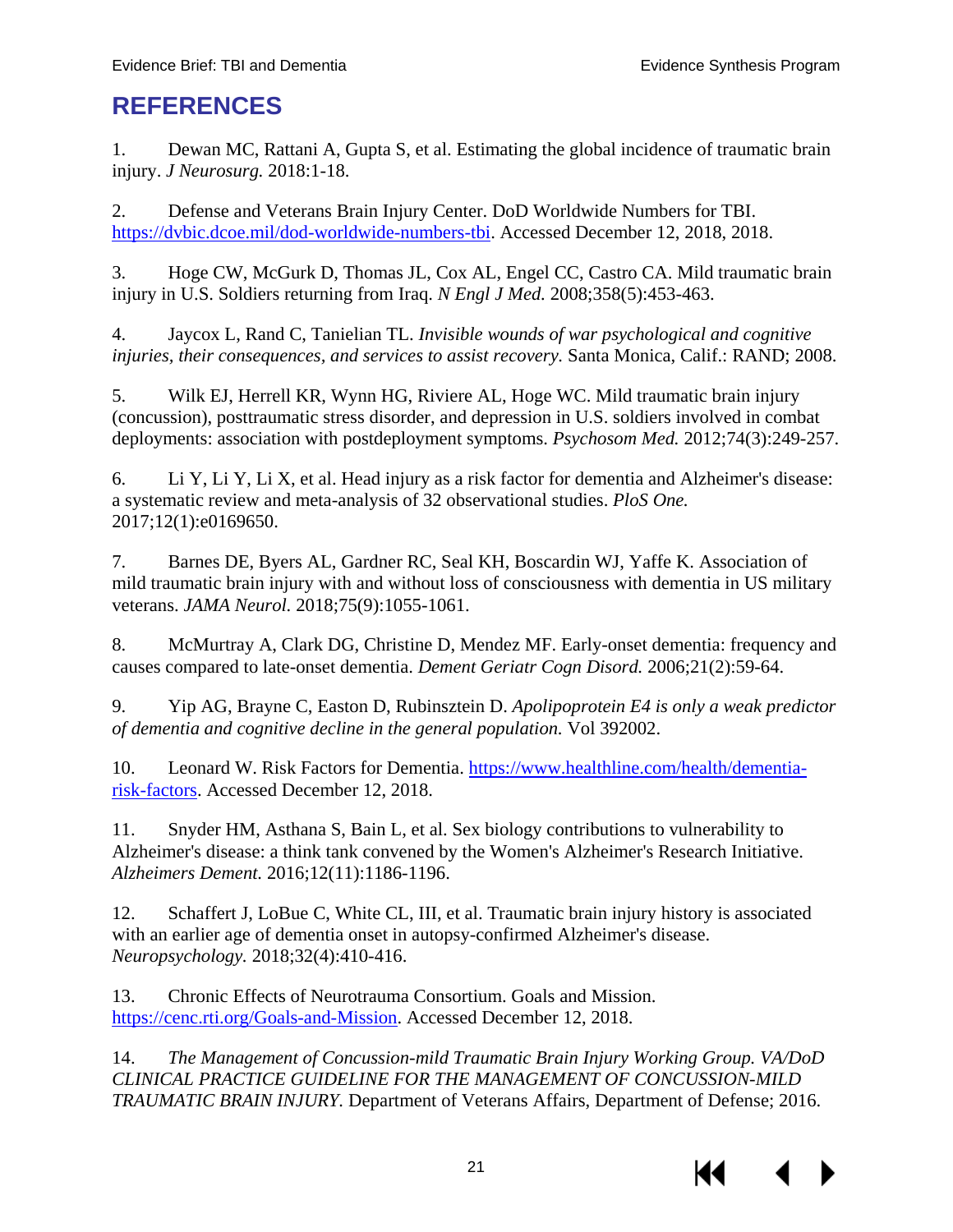<span id="page-25-2"></span>15. Carney MN, Totten SA, O'reilly WJC, et al. Guidelines for the management of severe traumatic brain injury, fourth edition. *Neurosurgery.* 2016;80(1).

<span id="page-25-0"></span>16. Kenney K, Iacono D, Edlow BL, et al. Dementia after moderate-severe traumatic brain injury: coexistence of multiple proteinopathies. *J Neuropathol Exp Neurol.* 2018;77(1):50-63.

<span id="page-25-1"></span>17. McKee AC, Robinson ME. Military-related traumatic brain injury and neurodegeneration. *Alzheimers Dement.* 2014;10(3 Suppl):S242-253.

18. Shively SB, Perl DP. Traumatic brain injury, shell shock, and posttraumatic stress disorder in the military—past, present, and future. *J Head Trauma Rehabil.* 2012;27(3):234-239.

19. McKee AC, Cantu RC, Nowinski CJ, et al. Chronic traumatic encephalopathy in athletes: progressive tauopathy after repetitive head injury. *J Neuropathol Exp Neurol.* 2009;68(7):709- 735.

20. Yaffe K. TBI and Dementia: What We Know and What We Don't Know. Paper presented at: Mild TBI Diagnosis and Management Strategies, 2018; Cyber seminar

21. Mez J, Daneshvar DH, Kiernan PT, et al. Clinicopathological evaluation of chronic traumatic encephalopathy in players of American football. *JAMA.* 2017;318(4):360-370.

22. Greenwald BD, Rigg JL. Neurorehabilitation in traumatic brain injury: does it make a difference? *Mt Sinai J Med.* 2009;76(2):182-189.

<span id="page-25-6"></span>23. Shea BJ, Reeves BC, Wells G, et al. AMSTAR 2: a critical appraisal tool for systematic reviews that include randomised or non-randomised studies of healthcare interventions, or both. *BMJ.* 2017;358:j4008.

24. Munn Z, Moola S, Riitano D, Lisy K. The development of a critical appraisal tool for use in systematic reviews addressing questions of prevalence. *Int J Health Policy Manag.*  2014;3(3):123.

<span id="page-25-7"></span>25. Berkman ND, Lohr KN, Ansari M, et al. AHRQ Methods for Effective Health Care: Grading the Strength of a Body of Evidence When Assessing Health Care Interventions for the Effective Health Care Program of the Agency for Healthcare Research and Quality: An Update. In: *Methods Guide for Effectiveness and Comparative Effectiveness Reviews.* Rockville (MD): Agency for Healthcare Research and Quality (US); 2013.

<span id="page-25-3"></span>26. Barnes DE, Kaup A, Kirby KA, Byers AL, Diaz-Arrastia R, Yaffe K. Traumatic brain injury and risk of dementia in older veterans. *Neurology.* 2014;83(4):312-319.

<span id="page-25-4"></span>27. Williamson V, Stevelink SAM, Greenberg K, Greenberg N. Prevalence of mental health disorders in elderly U.S. military veterans: a meta-analysis and systematic review. *Am J Geriatr Psychiatry.* 2018;26(5):534-545.

<span id="page-25-5"></span>28. Nordstrom P, Michaelsson K, Gustafson Y, Nordstrom A. Traumatic brain injury and young onset dementia: a nationwide cohort study. *Ann Neurol.* 2014;75(3):374-381.

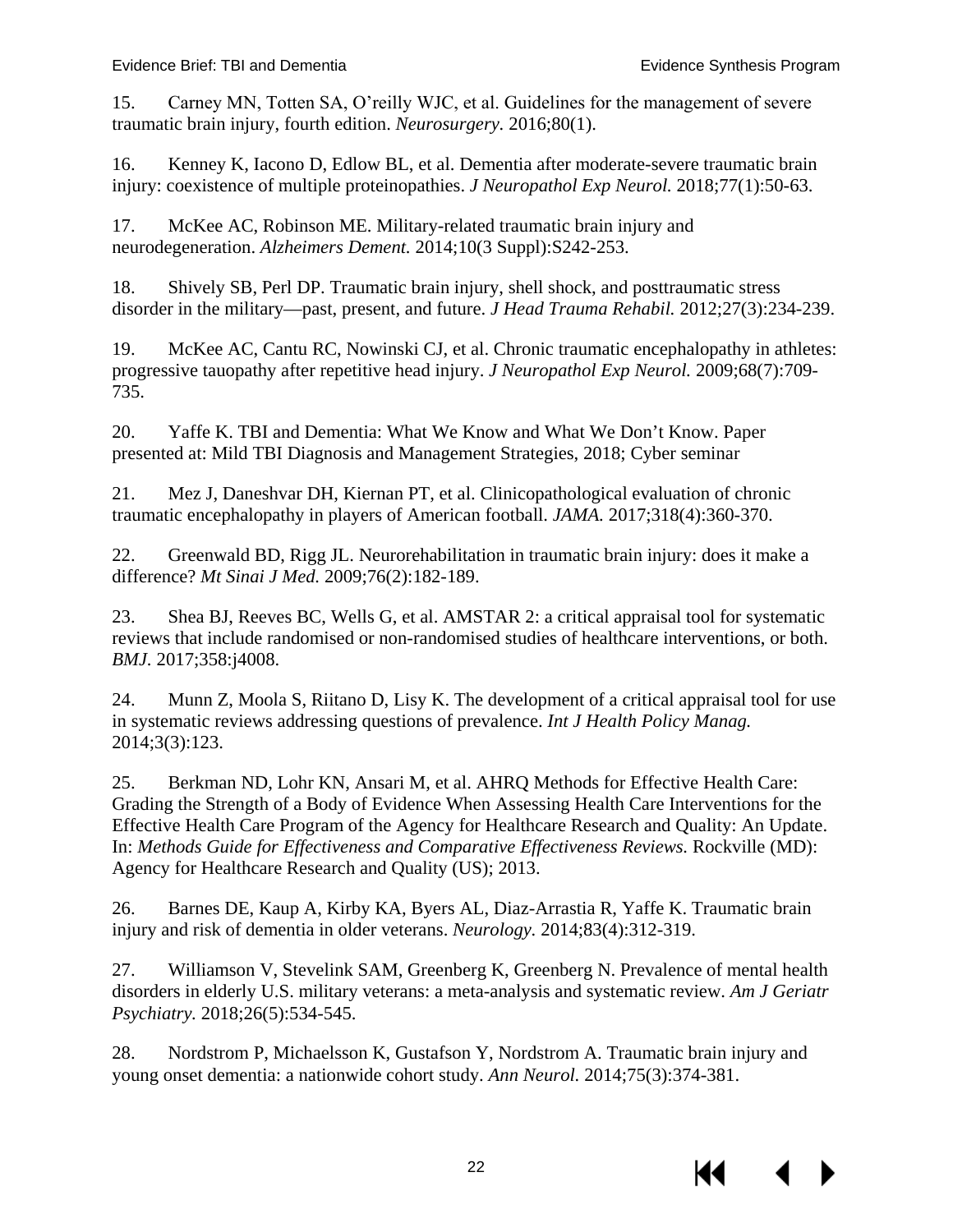<span id="page-26-1"></span><span id="page-26-0"></span>29. Brookmeyer R, Evans DA, Hebert L, et al. National estimates of the prevalence of Alzheimer's disease in the United States. *Alzheimers Dement.* 2011;7(1):61-73.

30. Crane PK, Gibbons LE, Dams-O'Connor K, et al. Association of traumatic brain injury with late-life neurodegenerative conditions and neuropathologic findings. *JAMA Neurol.*  2016;73(9):1062-1069.

31. Steenland K, Goldstein FC, Levey A, Wharton W. A meta-analysis of Alzheimer's disease incidence and prevalence comparing African-Americans and Caucasians. *J Alzheimers Dis.* 2016;50(1):71-76.

32. Withall A, Draper B, Seeher K, Brodaty H. The prevalence and causes of younger onset dementia in Eastern Sydney, Australia. *Int Psychogeriatr.* 2014;26(12):1955-1965.

<span id="page-26-2"></span>33. Hudomiet P, Hurd MD, Rohwedder S. Dementia prevalence in the United States in 2000 and 2012: estimates based on a nationally representative study. *J Gerontol B Psychol Sci Soc Sci.*  2018;73(suppl\_1):S10-s19.

<span id="page-26-3"></span>34. Langa KM, Larson EB, Crimmins EM, et al. A comparison of the prevalence of dementia in the United States in 2000 and 2012. *JAMA Intern Med.* 2017;177(1):51-58.

<span id="page-26-5"></span>35. Mendez MF, Paholpak P, Lin A, Zhang JY, Teng E. Prevalence of traumatic brain injury in early versus late-onset Alzheimer's disease. *J Alzheimers Dis.* 2015;47(4):985-993.

<span id="page-26-4"></span>36. Plassman BL, Langa KM, Fisher GG, et al. Prevalence of dementia in the United States: The Aging, Demographics, and Memory Study. *Neuroepidemiology.* 2007;29(1-2):125-132.

37. Mehta KM, Yeo GW. Systematic review of dementia prevalence and incidence in United States race/ethnic populations. *Alzheimers Dement.* 2017;13(1):72-83.

38. Mukadam N, Sampson EL. A systematic review of the prevalence, associations and outcomes of dementia in older general hospital inpatients. *Int Psychogeriatr.* 2011;23(3):344- 355.

39. Prince M, Bryce R, Albanese E, Wimo A, Ribeiro W, Ferri CP. The global prevalence of dementia: a systematic review and metaanalysis. *Alzheimers Dement.* 2013;9(1):63-75.

40. Seitz D, Purandare N, Conn D. Prevalence of psychiatric disorders among older adults in long-term care homes: a systematic review. *Int Psychogeriatr.* 2010;22(7):1025-1039.

41. Vann Jones S, O'Brien J. The prevalence and incidence of dementia with Lewy bodies: a systematic review of population and clinical studies. *Psychol Med.* 2014;44(4):673-683.

42. Warren LA, Shi Q, Young K, Borenstein A, Martiniuk A. Prevalence and incidence of dementia among indigenous populations: a systematic review. *Int Psychogeriatr.*  2015;27(12):1959-1970.

43. Okamura H, Ishii S, Ishii T, Eboshida A. Prevalence of dementia in Japan: A systematic review. *Dement Geriatr Cogn Disord.* 2013;36(1-2):111-118.

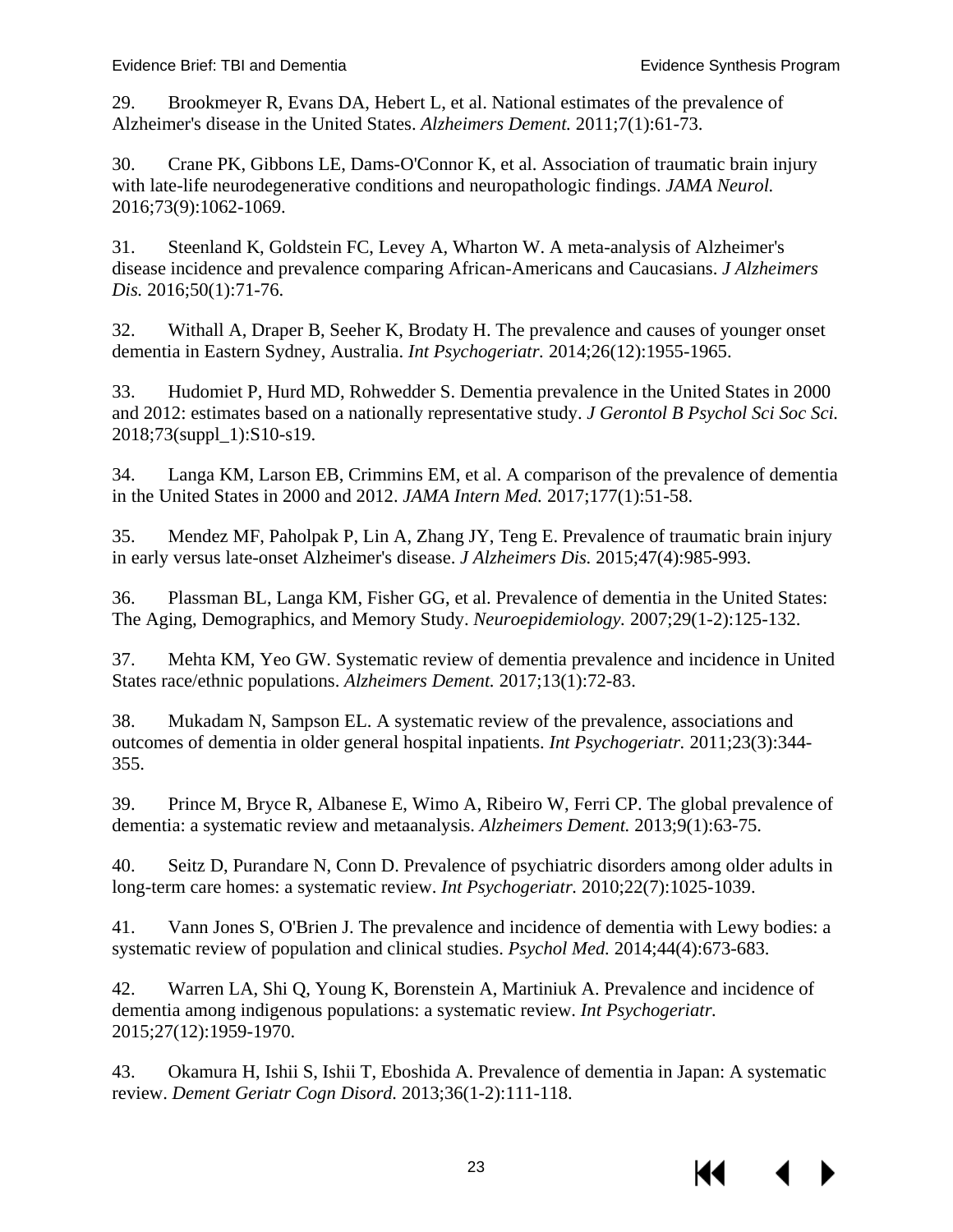44. Wu Y-T, Lee H-y, Norton S, et al. Period, birth cohort and prevalence of dementia in mainland China, Hong Kong and Taiwan: A meta-analysis. *Int J Geriatr Psychiatry.*  2014;29(12):1212-1220.

45. Bacigalupo I, Mayer F, Lacorte E, et al. A systematic review and meta-analysis on the prevalence of dementia in Europe: estimates from the highest-quality studies adopting the DSM IV Diagnostic Criteria. *J Alzheimers Dis.* 2018;05:05.

46. G. B. D. Dementia Collaborators. Global, regional, and national burden of Alzheimer's disease and other dementias, 1990-2016: a systematic analysis for the Global Burden of Disease Study 2016. *Lancet Neurol.* 2018;26:26.

47. Fiest KM, Jette N, Roberts JI, et al. The prevalence and incidence of dementia: A systematic review and meta-analysis. *Can J Neurol Sci.* 2016;43(Suppl S1):S3-S50.

48. Fiest KM, Roberts JI, Maxwell CJ, et al. The prevalence and incidence of dementia due to Alzheimer's disease: A systematic review and meta-analysis. *Can J Neurol Sci.* 2016;43(Suppl S1):S51-S82.

49. Hogan DB, Fiest KM, Roberts JI, et al. The prevalence and incidence of dementia with Lewy bodies: A systematic review. *Can J Neurol Sci.* 2016;43(Suppl S1):S83-S95.

50. Hogan DB, Jette N, Fiest KM, et al. The prevalence and incidence of frontotemporal dementia: A systematic review. *Can J Neurol Sci.* 2016;43(Suppl S1):S96-S109.

51. Jette N, Maxwell CJ, Fiest KM, Hogan DB. Systematic reviews and meta-analyses of the incidence and prevalence of dementia and its commoner neurodegenerative causes. *Can J Neurol Sci.* 2016;43(Suppl S1):S1-S2.

52. Julien J, Joubert S, Ferland MC, et al. Association of traumatic brain injury and Alzheimer disease onset: A systematic review. *Ann Phys Rehabil Med.* 2017;60(5):347-356.

53. Lambert M, Bickel H, Prince M, et al. Estimating the burden of early onset dementia; systematic review of disease prevalence. *Eur J Neurol.* 2014;21(4):563-569.

54. Chan KY, Wang W, Wu JJ, et al. Epidemiology of Alzheimer's disease and other forms of dementia in China, 1990-2010: a systematic review and analysis. *Lancet.*  2013;381(9882):2016-2023.

55. Custodio N, Herrera-Perez E, Lira D, Montesinos R, Bendezu L. Prevalence of frontotemporal dementia in community-based studies in Latin America: A systematic review. *Dement Neuropsychol.* 2013;7(1):27-32.

56. Elshahidi MH, Elhadidi MA, Sharaqi AA, Mostafa A, Elzhery MA. Prevalence of dementia in Egypt: a systematic review. *Neuropsychiatr Dis Treat.* 2017;13:715-720.

57. Fann JR, Ribe AR, Pedersen HS, et al. Long-term risk of dementia among people with traumatic brain injury in Denmark: a population-based observational cohort study. *Lancet Psychiatry.* 2018;5(5):424-431.